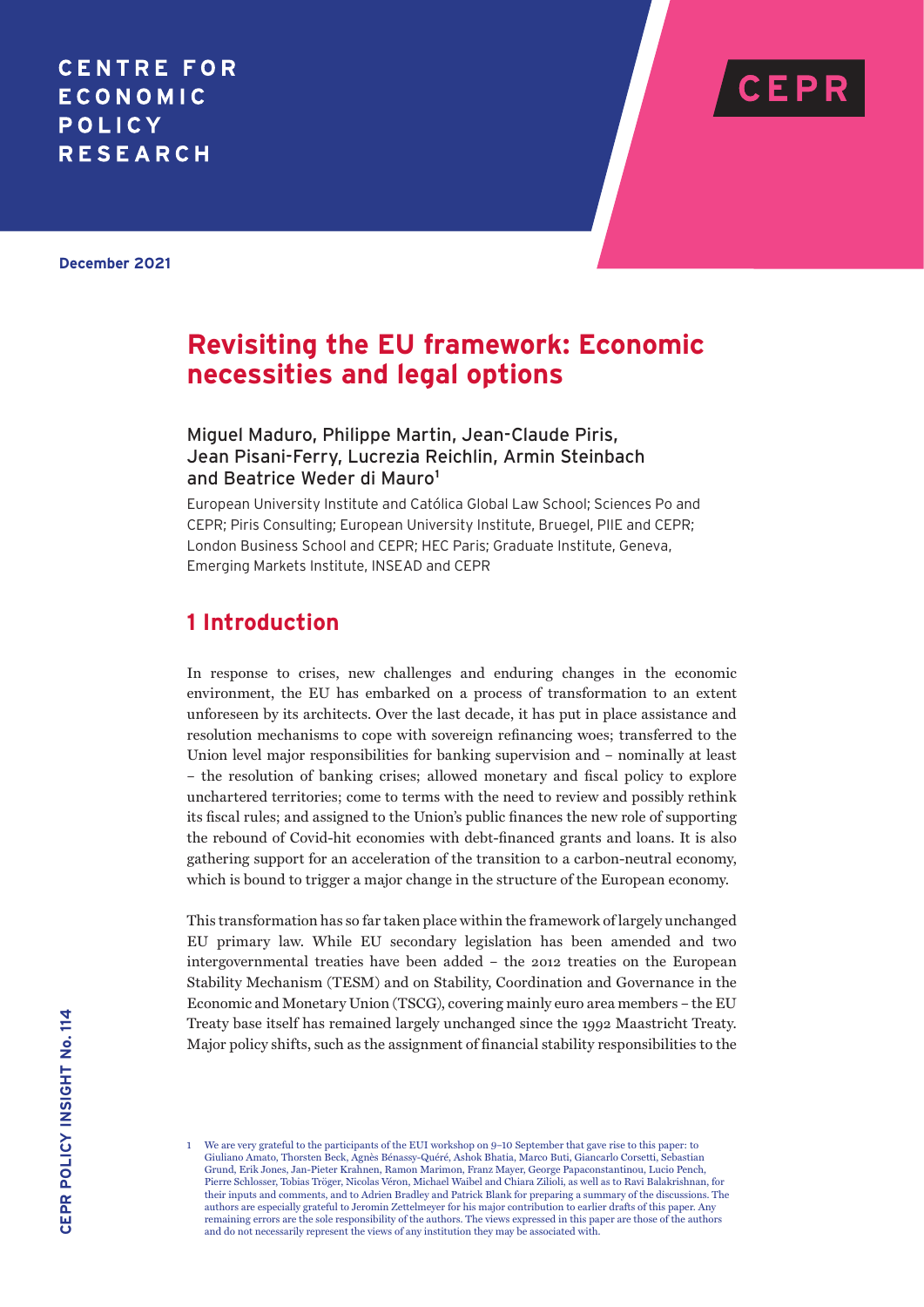

EU level, the creation of banking union, and most recently the NextGenerationEU (NGEU) initiative, have relied on sometimes complex and convoluted interpretations of existing Treaty provisions.

The EU, in other words, has embarked on an evolutionary transformation rather than the transformation by design undertaken with the Single European Act of 1986, the 1992 Maastricht Treaty and subsequent adaptations of the European primary law. The result is a legal architecture whereby policy is in some fields set in great details by the Treaties, while entire policy planks or even domains have been developed without being laid out in the Union's primary law.

This evolution has not gone unquestioned. Legal challenges have been raised, on the ground that some of the initiatives taken in response to events infringe certain provisions of the EU Treaties, exceed the competences granted to the EU or are contrary to the constitution of a Member State. Whilst so far these legal disputes have, for the most part, been resolved in a manner that allowed those iniatives to be preserved, their recurrence signals that the process of adapting the EU policy system within the framework of the existing Treaties may be close to reaching its limits.

A particular worry regards the multiplication of legal tensions between the European Court of Justice and the constitutional courts of certain Member States. These tensions arise from divergent interpretations given to EU law and its relationship with national constitutions. In particular, the scope of what EU law authorises EU institutions to do is increasingly being challenged under the constitutional law of some Member States. Such legal uncertainty entails economic costs, especially in crisis times. Furthermore, legal arguments take place against the background of political disagreements, which may impede both significant Treaty revisions and interpretative adaptation. There is, therefore, the risk of the EU being locked onto a dangerous path whereby political disagreement would prevent Treaty revisions and require that crucial policy amendments be done by stretching the legal limits of the existing Treaties. In turn, the latter could be challenged under national constitutions, questioning the authority of EU law itself and feeding more radical forms of political disagreement.

At the same time, the process of change has not reached its end-point. Reforms are in some cases incomplete, such as the resolution of banking crises, which remains the de facto responsibility of the Member States despite the creation of a Single Resolution Mechanism. The post-pandemic regime will come with new risks and challenges that may require further reforms and adaptation of the EU governance, which may potentially stretch further the limits of the Treaties. In some other cases, such as the prohibition of the monetary financing of governments, the principles of the Treaties remain sound but the exact meaning of corresponding provisions has become abstruse. In the case of the fiscal rules, key Treaty provisions remain valid but conditions have changed so much – before and as a consequence of the pandemic crisis – that numerical benchmarks that were already criticised before the shock have become irrelevant. And in the case of the post-pandemic NGEU initiative, a legal construct has been built to respond to a particular emergency, but without clarifying if, and under what sort of conditions, similar responses to exceptionally deteriorated conditions can be contemplated.

Neither economists nor jurists can address these issues alone. Their discussion requires combining two logics that are sometimes congruent and sometimes not. Yet such interdisciplinary discussions seldom take place in earnest. This is why a group of economists and lawyers specialised in EU matters gathered on 9-10 September 2021 at the European University Institute to analyse the state of the EU's economic policy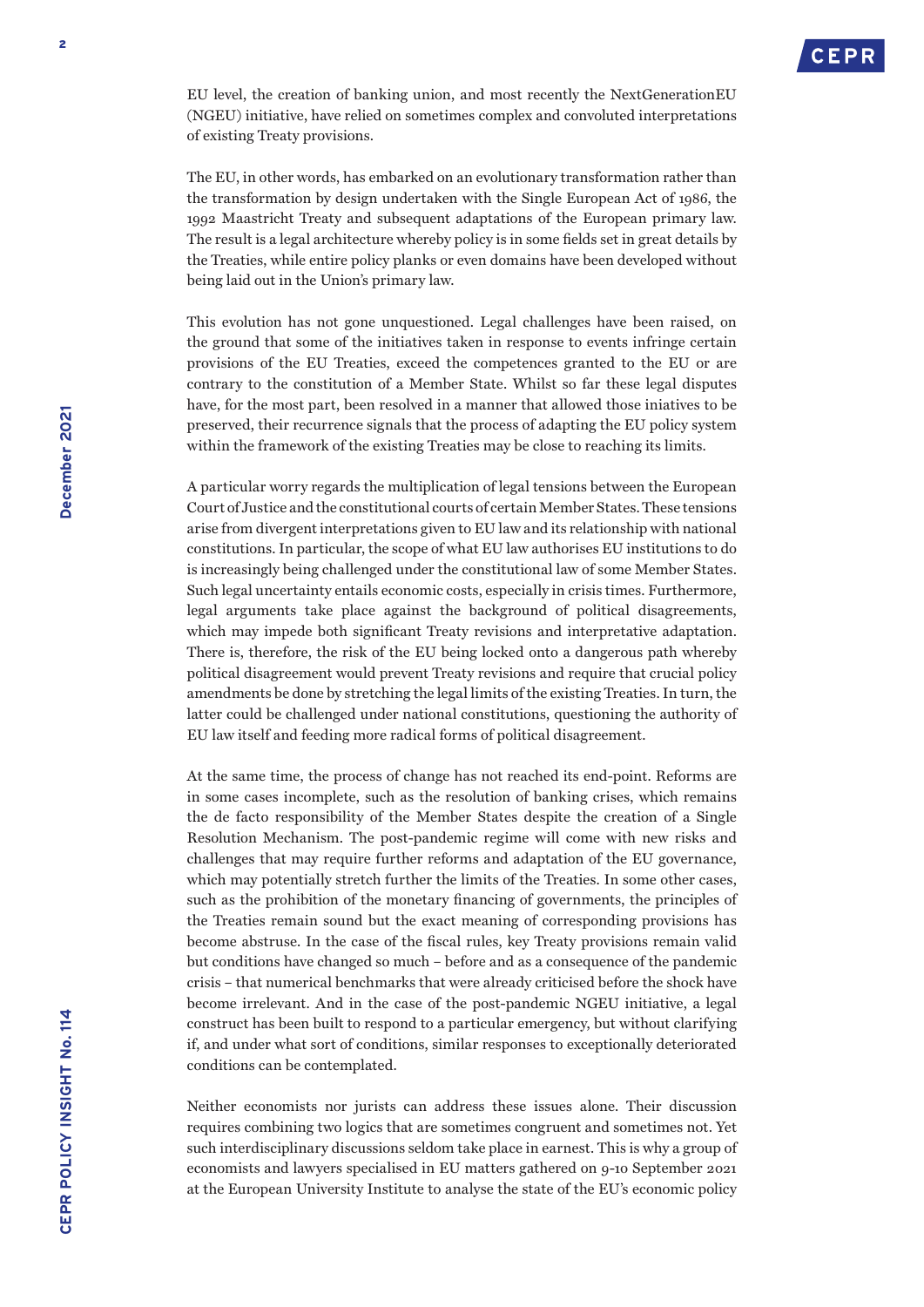

system and to explore avenues for reform that meet both economic requirements and legal constraints. The present paper is the outcome of their discussions on macroeconomic governance. A companion paper will deal with banking union.

The paper examines three policy fields: the relationship between the monetary and the fiscal pillars; the fiscal rules; and the NGEU initiative and the potential for a common fiscal capacity. In each case, we provide a brief assessment of the state of the policy architecture and some thoughts on the direction of desirable reforms, followed by an assessment of the legal state of play and the changes that might be required to strengthen the policy system and support desirable reforms. A concluding section summarises the main lessons across the three areas.

# **2 The relationship between the monetary and the fiscal pillars2**

## **STATE OF PLAY**

Economic and Monetary Union centralised monetary policy while keeping the main responsibility for fiscal policy at the national level. In designing the institutions and rules governing these policies, the fathers of EMU (they were, actually, all men) gave priority to addressing two potential problems. The first was fiscal dominance over monetary policy, which would threaten price stability – an objective that was given the highest priority, both as a concession to Germany and in reaction to inflationary experiences in the 1970s and the 1980s. The second was moral hazard in the form of fiscal free-riding by one Member State on the others.

To neutralise these problems, the Maastricht Treaty took a belt-and-braces approach. The ECB was made independent, committed to price stability *and* prohibited from undertaking monetary financing. Both excessive deficits *and* bailouts of Member States were prohibited. As a result, the Maastricht system does not just seek 'monetary dominance', but separates monetary and fiscal policy much more strictly than is the case in other economies. Taking the common monetary policy as given, each Member State undertakes fiscal stabilisation policy, subject to a set of fiscal rules – the Stability and Growth Pact (SGP) – that was created to promote sound public finances and operationalise the prohibition of excessive deficits.

In addition to the ECB's independence and price stability mandate (Articles 130 and 127 TFEU, respectively), four Treaty-level provisions are relevant in this context:

• The *prohibition of monetary financing* (Article 123 TFEU) provides an extra bulwark against any pressures that might lead to public debt monetisation. The scope of this prohibition, however, was for a long time uncertain. Monetary interventions by the ECB initially did not include outright purchases of government securities, focusing instead on repurchase operations. This barrier was broken only in 2015, when the ECB saw no alternative but to embark on direct asset purchases (trailing the Federal Reserve and the Bank of England by several years). With the new ECB strategy review, outright purchases have now been made part of the 'normal' toolbox. This raises questions about the meaning and implications of the no monetary financing provision.

<sup>2</sup> This section focuses on the possible unintended consequences of the Maastricht architecture for monetary policy and monetary-fiscal coordination. Its consequences for fiscal stabilisation and the reform of the fiscal rules are covered in the following section.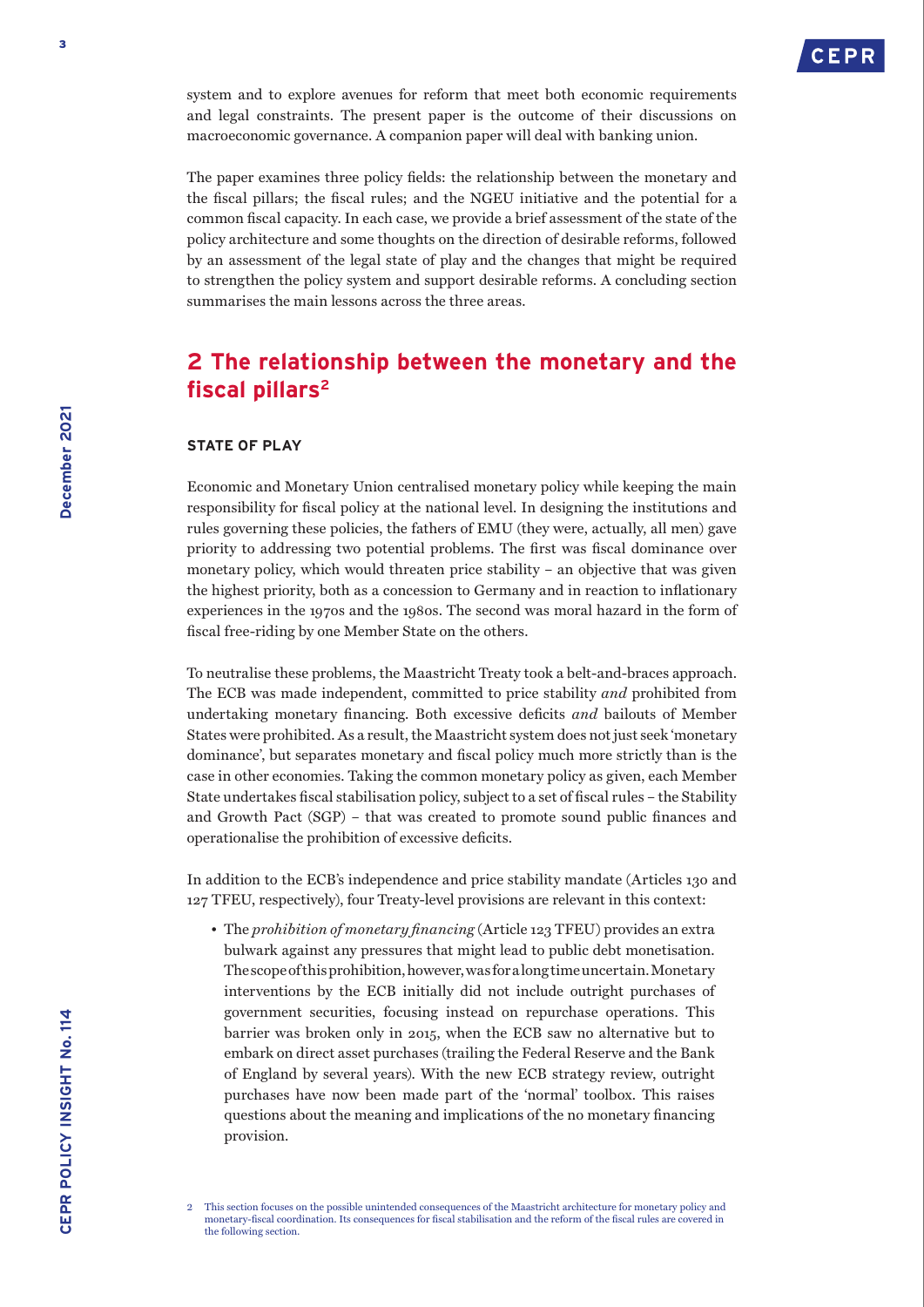

- The *no-bailout clause* (Art. 125 TFEU) prohibits the EU and its Member States from assuming liability for the debt of a Member State. The purpose is that of ensuring that Member States are subject to market discipline when they enter into debt, as this contributes to their budget discipline and, ultimately, to the financial stability of the EMU.**<sup>3</sup>** This does not, however, prohibit financial assistance so long as the latter is indispensable for the safeguarding of the financial stability of the euro area as a whole and subject to strict conditions aimed at preserving budget discipline.**<sup>4</sup>**
- *ECB financial independence*. The ECB statute provides for the ECB's financial arrangements to be kept separate from those of the EU. The ECB has its own budget. Its capital is subscribed and paid up by the euro area national central banks (NCBs). However, although it is understood that the NCBs must provide the ECB with adequate capital and national treasuries must capitalise the NCBs correspondingly, the rules on capitalisation, the distribution of seigniorage and risk sharing within the Eurosystem lack clarity.
- Finally, the *principle of proportionality* (Article 5 TFEU) requires that the content and form of policy intervention at euro area/EU level should not exceed what is necessary to achieve the objectives of the Treaties. For monetary policy, proportionality implies that the ECB's actions (1) must be suitable to address the identified risks to price stability; and (2) should not go beyond what is necessary to achieve those objectives. According to the Court of Justice, this requires that the ECB actions not be based on a manifest error of assessment or go manifestly beyond what is necessary to achieve that objective.**<sup>5</sup>**

The experience since 1999 has shown that important aspects of this policy framework have not passed the test of time.

First, while the strict disconnect between monetary and fiscal policy can work in a setting in which the ECB has sufficient policy space to reach its price stability objective, it creates a problem when inflation is persistently below target – a consequence of the decline of equilibrium real interest rates and the effective lower bound on shortterm interest rates. In these circumstances, fiscal policy is particularly impactful on inflation and fiscal action may be needed not just for national-level stabilisation purposes but in support of monetary policy.

Moreover, views on the effectiveness of active fiscal policy have changed. In particular, it is now understood that in response to large supply shocks such as pandemics, or climate emergencies, fiscal policy is a better instrument than monetary policy for dealing with trade-offs between price stability and output stabilisation since it can be more targeted. Fiscal policy may also attenuate the trade-off between price stability and the financial stability risks caused by sustained very low nominal interest rates and flat yield curves.

Second, increased risks have revealed inadequate protection of the ECB's financial independence. The increase in the size of the balance sheet of the Eurosystem has been accompanied by a maturity mismatch between its assets and liabilities. In this situation, changes in the slope of the yield curve create fluctuations in the net income of the central banks of the euro area. Inevitably, this will lead to periods when they may make losses. On some (rare) occasions when there is a sharp unexpected movement in inflation and in the stance of monetary policy, these losses could be large and

4 Ibid., para. 136.

4

<sup>3</sup> Case C-370/12, Pringle v Ireland, para. 135.

<sup>5</sup> See, notably, Case C-493/17, Weiss, paras. 71 ff (citing further case law).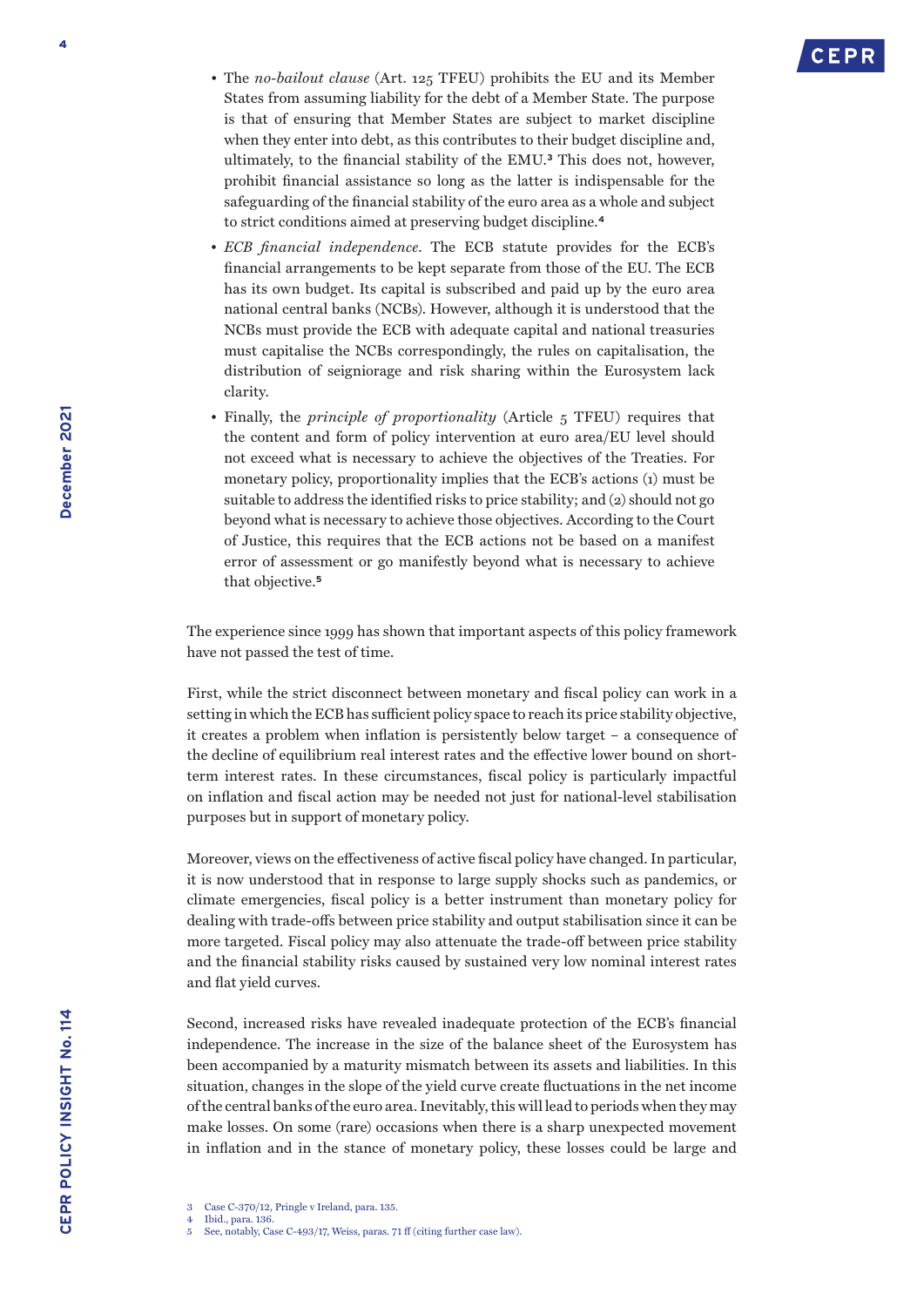exceed previous provisions. Market anticipation of these losses and/or uncertainty about the implications of one national central bank finding itself with negative capital could harm the credibility of ECB monetary policy and lead to instability. The Treaty says that the national central banks should be adequately capitalised, but it does not specify a process for ensuring that they are (Reichlin et al. 2021).

Third, an excessively narrow interpretation of the prohibition of monetary financing and the principle of proportionality could limit the scope of ECB action, with negative economic consequences:

- To ensure its compliance with the prohibition of monetary financing, the ECB has employed 'safeguards' including buying bonds only in the secondary rather than in primary markets and purchasing securities issued by all members states roughly in proportion to the ECB capital key and within certain quantitative limits. These are meant to address concerns that the purchase of government bonds could lift market pressure on governments, in contravention of the purpose of Article 123 TFEU to maintain incentives for Member States to conduct sound budgetary policies. The trouble is that the associated constraints tend to become binding over time, forcing the ECB to choose between limiting a policy instrument that may be essential to reach its price stability objective and modifying the previously advertised safeguards.**<sup>6</sup>**
- Non-standard monetary policies, such as special loans to banks, asset purchases and negative interest rates, have potential distributional effects (for example, by favouring asset holders). These have been used to argue that some ECB policies could run afoul of the proportionality principle. But many of these policies have been, and may in the future be, essential to achieve the ECB's price stability objective.

#### **REFORM DIRECTIONS**

In response first to the euro crisis, then to a persistent undershooting of the ECB's inflation target and finally to the Covid shock, the scope of monetary policy initiatives has significantly expanded. Which of the new instruments and procedures have acquired a permanent character, however, remains uncertain, as does the question of which additional measures should be made part of an enlarged policy toolbox.

In what follows, we consider four possible reform areas.

#### **1) Strengthening the fiscal support to monetary objectives**

In the Maastricht architecture, the structural fiscal stance is assumed to be neutral or geared towards sustainability. Individual fiscal policies can deviate from this assignment if a Member State has been hit by an idiosyncratic shock that cannot be tackled by the common monetary policy, but fiscal policy is not expected to substitute or complement monetary policy. The experience of the last few years has shown, however, that situations can arise where the effectiveness of monetary policy is persistently hampered by the effective lower bound on interest rates. In such a case, joint fiscal action is desirable to help escape from a low-inflation trap.

The EMU toolbox does not include an effective mechanism for coordinating fiscal support. The general escape clause of the SGP is a very rough instrument that can only be activated in situations of acute stress. The provisions of the European Semester are

<sup>6</sup> This is currently the case for the 2020 Pandemic Emergency Purchase Programmes, in which the ECB allows itself greater flexibility than under the original 2015 Public Sector Purchase Programme.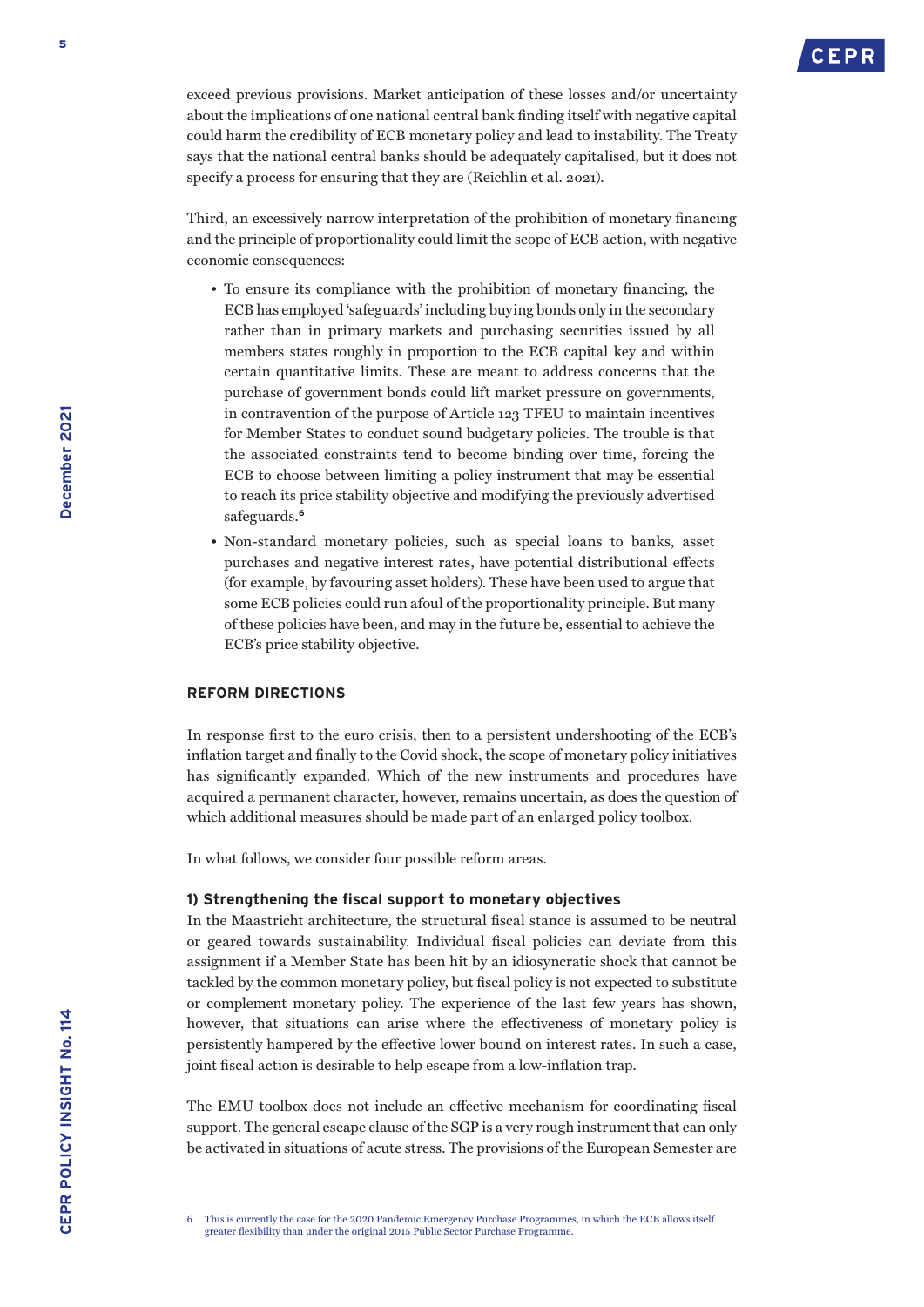

geared towards the surveillance of individual Member States, and recommendations for the euro area as a whole have little traction. The Macroeconomic Imbalances Procedure has been largely ineffective.

What would be required to cope with this type of situation is a two-regime set-up in which fiscal policy prescriptions would differ depending on whether monetary policy is facing limitations to its effectiveness. This could happen through a modification of the fiscal rules. For example, [Lane](https://www.ecb.europa.eu/press/key/date/2021/html/ecb.sp211112~739d3447ab.en.html) (2021) proposes making the required pace of fiscal consolidation dependent on whether the euro area inflation rate undershoots or exceeds the 2% target, while Blanchard et al. (2021) similarly argue that the pace of adjustment should depend on whether the ECB is constrained by the effective lower bound on interest rates. Another approach would be to create a central fiscal instrument. These ideas are explored in greater depth in the next two sections.

## **2) Making room for monetary-fiscal coordination**

In the face of persistent and severe adverse conditions, monetary expansion may prove ineffective while expansionary fiscal policy may fail to succeed if its impact is offset by higher private savings and/or higher interest rates. This situation may require that the fiscal authorities undertake fiscal transfers while the central bank intervenes in the market on the scale required to prevent additional sovereign risk premia. This, in a nutshell, is what has been done informally in response to the pandemic shock. It would be desirable to design a framework to facilitate monetary-fiscal coordination when this is required for effective stabilisation policy (see the discussion in Bartsch et al. 2020).

Any coordination that would constrain the ECB's decision-making power would violate its independence. So long as coordination does not violate the principle of monetary dominance, however, it remains consistent with that independence. As put forward in a recent proposal, for example, this would apply to the establishment of a new consultative board comprising representatives of both the fiscal and monetary authorities, which would be asked to provide analysis and non-binding recommendations.**<sup>7</sup>**

A more radical solution to the monetary-fiscal policy coordination problem would be to allow the central bank to undertake direct fiscal transfers ('helicopter money'). In addition to raising operational problems, however, this options creates legal and political risks (described in Box 1).

## **3) Strengthening the financial independence of the Eurosystem by equipping it with callable capital**

The individual level of capitalisation of the NCBs, and the rules for their recapitalisation and dividend distribution, determine the collective fiscal support of the Eurosystem (Reichlin et al. 2021). In case of unexpected large losses arising from the conduct of monetary policy, both the ECB and the NCBs should be given the right to require recapitalisation by the national treasuries. This would be implemented under a set of rules that ensure the ECB behaves prudently in managing its portfolio risk, and that exclude sovereign default as a trigger. For example, one could envision the creation of a fund through which the Eurosystem would manage sovereign purchases. The amount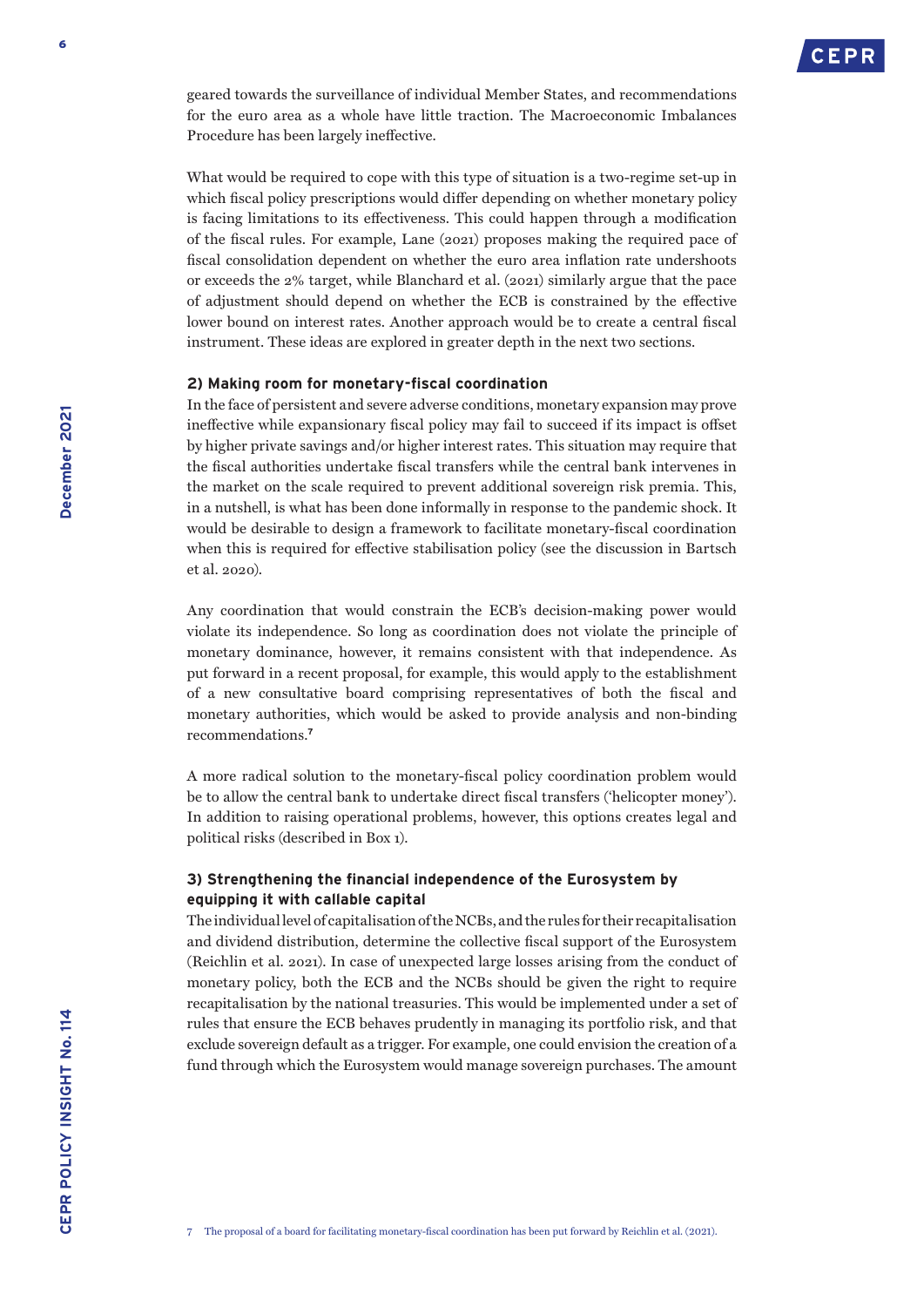

and distribution of purchases would be determined in relation to the monetary policy objective. Profits and losses would be distributed to the NCBs in proportion to the capital key and capital would be callable for risk management purposes.**<sup>89</sup>**

## **4) Discarding 'safeguards' that stand in the way of effective monetary policy**

In order to remove ambiguity and strengthen legal certainty, Article 123 TFEU should be interpreted in a way that focuses on the *objective* of the central bank's policy actions and the preservation of incentives to budget discipline rather than implementation of the specific modalities applied in previous cases such as the level or share of purchases of bonds in relation to the capital key. Bond purchases should not be considered monetary financing so long as (1) the ECB can provide a clear rationale for why they are essential in the pursuit of its price stability mandate; and (2) the bond purchases do not lift the pressure on Member States to pursue sound budgetary policies (Steinbach 2017).

A similar approach could be used to ascertain whether the *principle of proportionality* is respected.**<sup>10</sup>** Distributional effects of monetary policy should not constitute a breach of this principle when policy actions appear to be necessary to meet the ECB's price stability objective. The responsibility for explaining why this is the case would rest with the ECB.

#### **LEGAL ASSESSMENT**

### **1) Non-binding monetary-fiscal coordination**

 Any provision on fiscal-monetary coordination must preserve the ECB's independence (Article 130 TFEU). Independence not only means not taking, or being subject to, instructions from any institution, government or other body, but also prevents the ECB from entering any binding commitment vis-à-vis other policy players. Any binding coordination in the form of coordinated monetisation must therefore be ruled out.

One might argue that independence should not be a concern as long as the coordination remains consistent with the inflation target. However, besides the substantive obligation to price stability, independence requires the ECB to remain free of obligations vis-à-vis other stakeholders or policy actors. For example, it cannot commit to supporting fiscal action by national governments, even if it regards this action as desirable. In other words, the risk of being deprived of ECB support must be borne by governments.

There are, however, no legal concerns for formats of exchange that do not imply binding commitments by the ECB. Soft coordination arrangements involving dialogue, exchange of views, the creation of a common analytical basis with other policy institutions and possibly even joint statements with fiscal policymakers are legally acceptable as long as they are analytical in nature and do not, explicitly or implicitely, commit the ECB. Institutionally, such exchanges could take place through a dedicated board, a permanent forum or the European Semester process.

<sup>8</sup> The proposal of callable capital has been put forward by Reichlin et al. (2021).

<sup>9</sup> The United Kingdom provides an example of such a mechanism. The portfolio of government bonds bought by the Bank of England sits in a subsidiary which the central bank manages, but which is indemnified by HM Treasury. In such a system, all profits made by the central bank are regularly transferred to the treasury, and any losses trigger a payment under the indemnity. Therefore, any losses or gains in the portfolio of the central bank are automatically losses and gains of the treasury, and so are automatically consolidated.

<sup>10</sup> The German Constitutional Court has developed a stricter interprepation of the principle of proportionality than that of the European Court of Justice (see Box 1).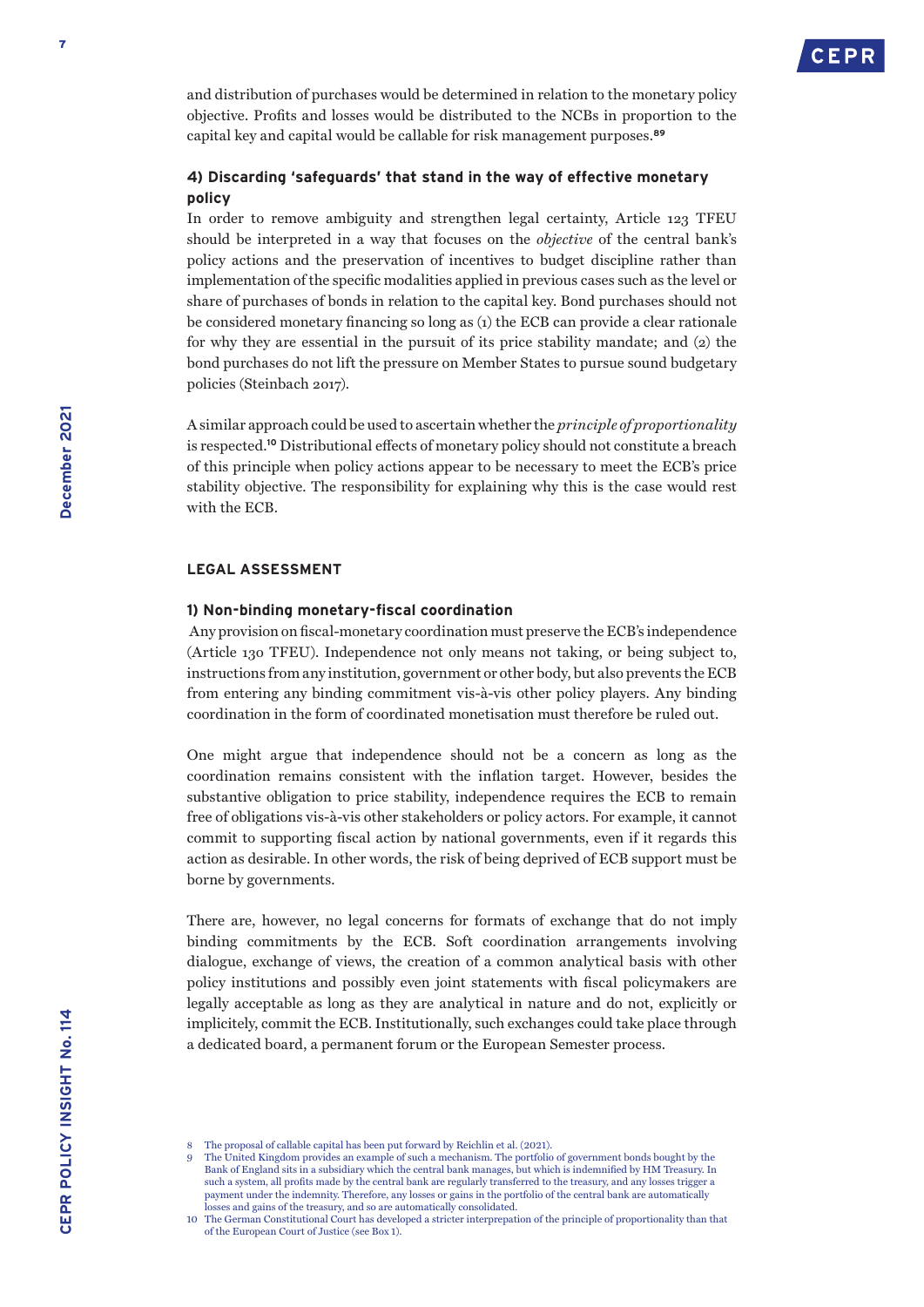#### **BOX 1 WOULD HELICOPTER MONEY BE COMPATIBLE WITH EU LAW?**

From a strictly legal standpoint (and disregarding implementation issues), direct transfers by the ECB to non-government agents in the euro area would be acceptable provided that this initiative observed (1) the ECB's independence, (2) the prohibition of monetary financing (Art. 123 TFEU) and (3) proportionality.

1) To satisfy the first condition, the ECB could not receive directives from another policy sphere on how to conduct direct transfers, nor could it limit its monetary policy spaces through reciprocal agreement. However, since fiscal policy is not legally constrained in its coordination activities, an arrangement requiring fiscal policy to react to monetary policy to achieve an objective should not be problematic. Specifically, monetary policy could announce a certain monetary policy programme and call on fiscal policymakers to act in a certain way in order to ensure the effectiveness of this measure.

2) Helicopter money would have to be an adequate tool from a monetary policy perspective (i.e. to achieve the price stability objective) and be exclusively motivated by the need to reach that objective, as opposed to another (fiscal) motivation. This is relevant for the design of helicopter money, as the ECB should not assume any (old or new) functions that are traditionally allocated to the government. Although direct central bank transfers to households would not finance the government directly, they would arguably substitute for government transfers. As a result, it could be argued that helicopter money constitutes indirect government financing. However, the ECJ already found that a monetary policy measure cannot be treated as equivalent to an economic policy measure just because it may have indirect effects that can also be sought in the context of economic policy.**11** Hence, if helicopter money is exclusively motivated by monetary policy objectives, it may still fall under the ambit of monetary policy despite potential side-effects of an economic or fiscal policy nature.

3) Proportionality has become a more important review mechanism since the judgement of the *Bundesverfassungsgericht* (BVerfG) in *Weiss*. In that judgement, the German Federal Constitutional Court considered the (distributive) side-effects of monetary policy and found that the ECB's proportionality analysis took insufficient account of these effects. As developed by the BVerfG, the proportionality review, among others, requires the monetary policy measure to be necessary – i.e. that no equally effective alternative exists with fewer side-effects on Member States' economic policy. Therefore, in order for helicopter money to be proportionate (i.e. suitable, necessary and proportional), the ECB ought to be able to demonstrate that no alternative means exist to maintain price stability and that the benefits of monetary policy exceed the non-monetary policy side-effects. However, in the same Weiss case, the ECJ adopted a much less strict form of proportionality review by looking only for manifest errors of assessment by the ECB or for instances where it had manifestly gone beyond what was necessary to pursue its objectives. In highly technical issues such as these, the more deferential approach adopted by the ECJ tends to be the standard (Steinbach 2013). Courts generally do not substitute their own technical opinion and do not require independent competent institutions to carry out extensive (third-level) cost-benefit analyses in very technical areas.

Beside the observations in (1), (2) and (3), to observe the ban on monetary financing, helicopter money must remain compatible with the conditions set out by the ECJ in the judgements in *Gauweiler* (on OMT) and *Weiss* (on PSPP).**12** In these judgements, the core concern associated with the purchase of government bonds was that market pressure would be lifted on governments, as they could rely on the ECB's bond purchases. In other words, the ECB must not set incentives for Member States to conduct unsound budgetary policies – they must remain subject to the 'logic of the markets'. Helicopter money would have to observe these safeguards – and it well might, as its impact on government bond markets would be less direct and less significant than that of direct asset purchases.

8

<sup>11</sup> *Weiss*, para. 61; *Gauweiler*, para. 52.

<sup>12</sup> The prohibition of monetary financing refers to (1) direct buying on the primary market, (2) acting on the secondary market in a way that affects price formation on the primary market, and (3) activities that remove incentives for Member States to follow a sound fiscal policy. According to the ECJ, the prohibition protects the financial stability of the Union rather than monetary policy.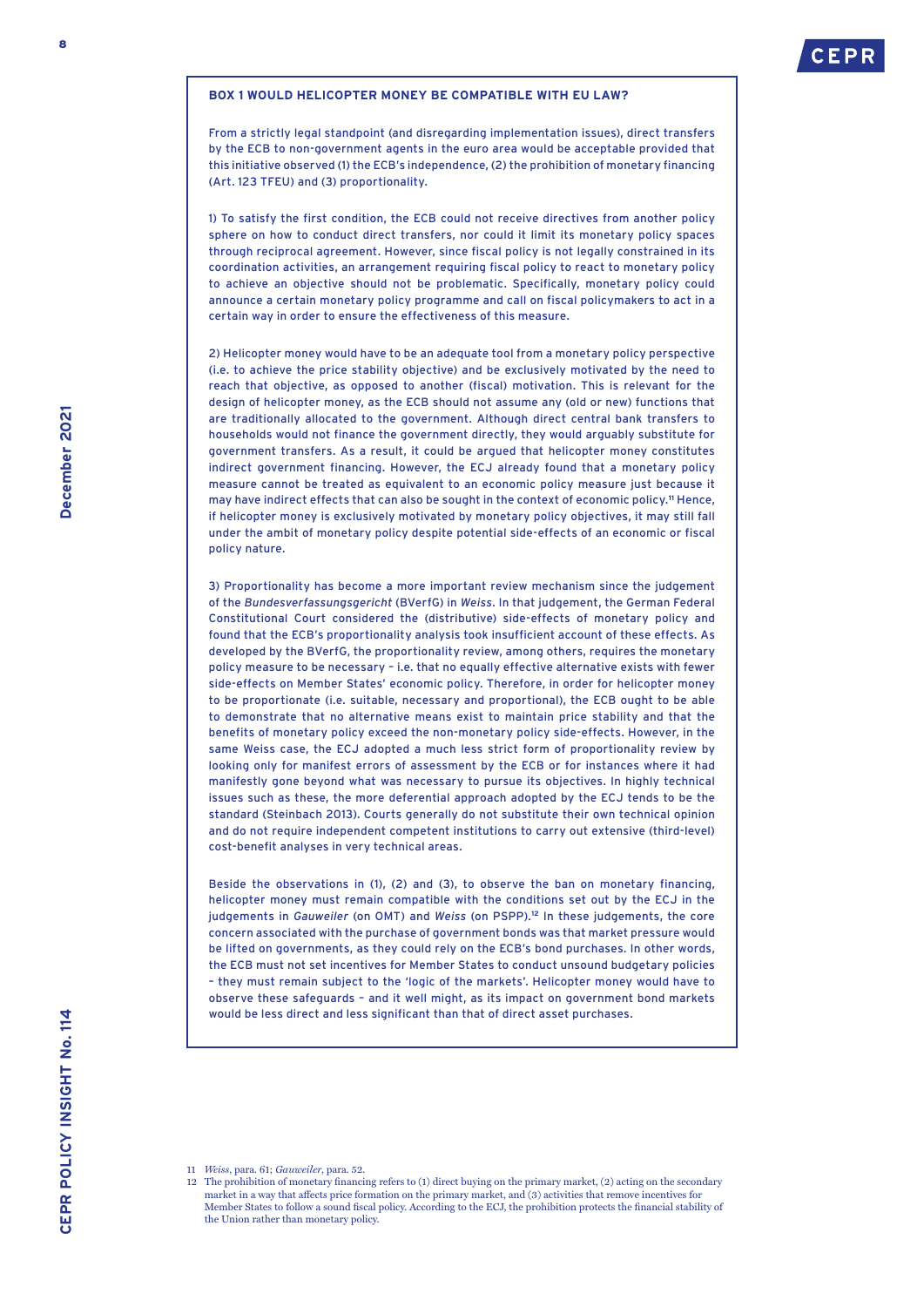

The consistency of helicopter money with the Treaties is less straightforward. As argued in Box 1, a case can be made that it is consistent with the Treaties if appropriately designed. But there is a risk is that helicopter money may be viewed as indirect provision of monetary financing if it amounts to transfers to entities that would normally receive support from the government, and hence loosens fiscal constraints.

## **2) Financial independence of the Eurosystem**

The financial independence of the Eurosystem depends on the adequate capitalisation of NCBs and on capitalisation of the ECB. An automatic rule for recapitalising the NCBs would be problematic, since if Germany (or another country) had an obligation to recapitalise the ECB and in so doing exhaust the federal budget, the parliament would be deprived of its budgetary autonomy.

The compatibility with EU law of a fund that held assets acquired under monetary policy programmes and distributed losses and profits to the NCBs according to the capital key would depend on its specific design. If the fund were designed similarly to the ESM but for use by the ECB for monetary policy purposes, there would be a problem because the ECB must not delegate its core functions to another organ or institution. The normative reason for this requirement is that the institutions foreseen in the EU Treaties must not pass on their tasks to institutions not foreseen in the Treaties. However, if the fund were not authorised to take decisions on its own, but rather remains under the direction and control of the ECB, there would not be any legal problem.

It could also be argued that a government-backed fund could dilute the Treaty-based separation between fiscal and monetary policies, because fiscal policy would somehow 'contribute' to monetary policy. This would be regarded as in conflict with the separation of Member States' competence for fiscal/economic policies on the one hand, and the ECB's competence for monetary policy on the other. However, not only have courts (including the ECJ and the BVerfG) recognised that there is no strict separation of fiscal and monetary policies, but it can also be – and has been – reasonably argued that rules on capital are needed to guarantee fiscal backing, which in turn is a condition for the credibility of central bank action and, ultimately, its independence.

## **3) The prohibition of monetary financing and the principle of proportionality**

The ban on state financing by the ECB does not draw a distinction between solvent states and insolvent states. Its rationale is rather that states must be, and remain, subject to market pressure. This is a general intention that does not distinguish between solvent and insolvent states.

No Treaty changes are necessary to make asset purchases part of the normal operational toolbox at the ECB. The ECJ has accepted sovereign bond purchases under two conditions, namely, that (1) they serve the pursuit of monetary policy goals, and (2) they do not lift the pressure on Member States to follow a sound budgetary policy. While specific safeguards (in particular, the limitation of bond purchases, allocation based on a capital key, purchase limits per identification number) have been applied in previous cases, the legal requirement lies in demonstrating that budgetary pressure on Member States is upheld. In this regard, the ECJ assesses each ECB bond purchase programme individually, taking into account the relevant circumstances at the time the programme was launched.

To date, neither the ECJ nor any national constitutional court has found any purchase programme to be incompatible with EU law or a national constitution. Going forward, issues could be raised if purchases were made in a flexible way on a regular basis (the interpretation could be that safeguards are not respected).

9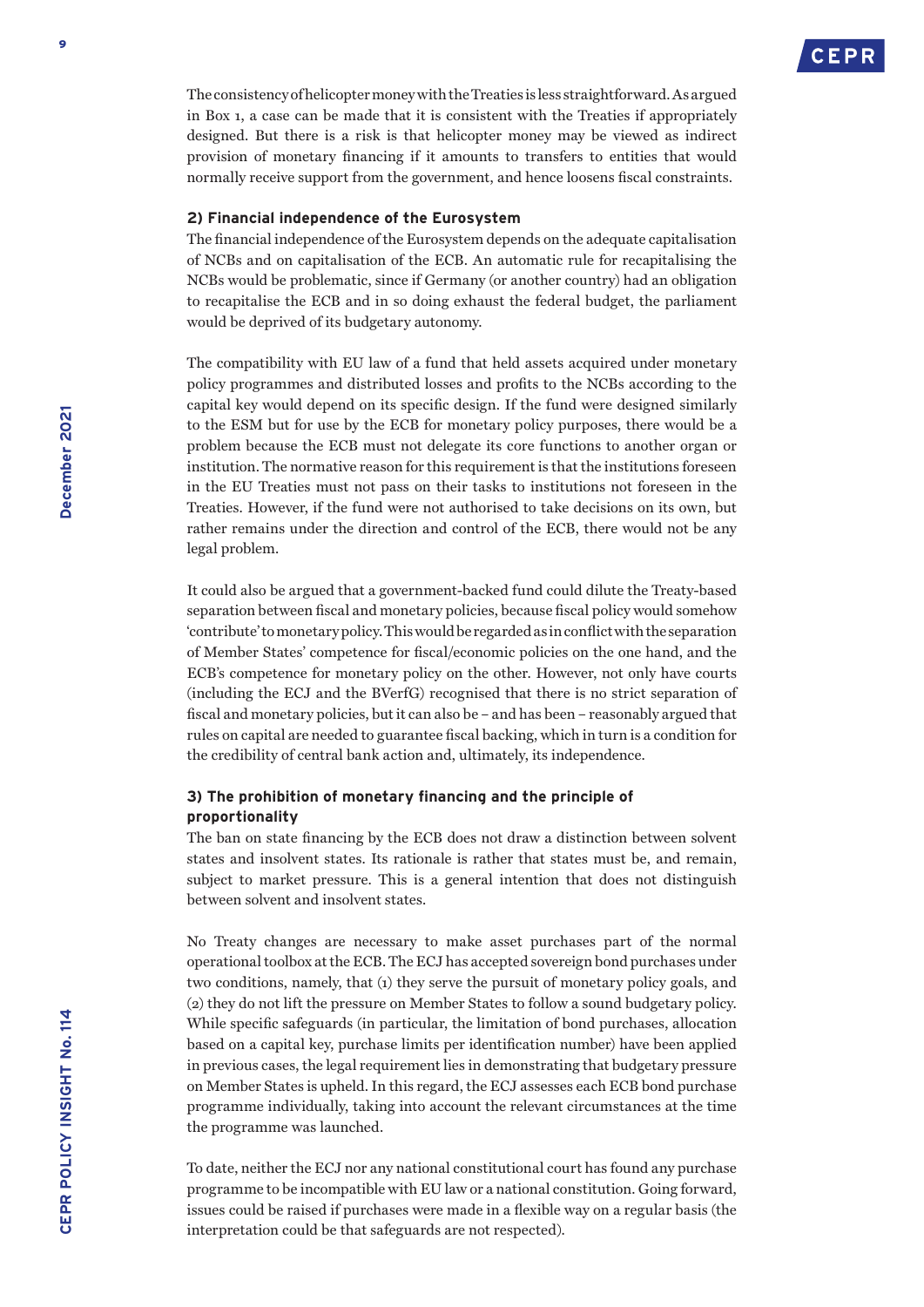

Proportionality is an established principle under EU and national laws (for example, in Germany and France). The ECJ found that the ECB conducted its monetary policy in line with the proportionality principle. Given this well-established ECJ jurisprudence, there is no need to further specify the principle through EU legislation.

# **3 The fiscal rules**

#### **STATE OF PLAY**

EU fiscal rules seek to reconcile two objectives: (1) to mitigate the risk of debt crises and fiscal dominance over monetary policy (to prevent excessive debt and deficits, in Treaty parlance); and (2) to give the Member States sufficient flexibility to conduct countercyclical fiscal policies. Membership of the euro area exacerbates the importance of *both* objectives: debt crises have larger negative externalities, in part because they could, *in extremis*, force euro area members to exit; at the same time, fiscal policy is the only tool for macroeconomic stabilisation at the Member State level and, as developed in the previous section, reliance on it may also be needed at euro area level.

Since their inception in the 1990s, the fiscal rules – also known as the Stability and Growth Pact (SGP) – have been augmented and amended several times. The resulting complexity has been widely criticised and there is a growing consensus that the aim of avoiding 'gross errors' has been lost in the process. But this should not hide that rules have continuously relied on the same basic architecture to balance the same two fundamental goals. This architecture, which emerged as a political compromise during the negotiations preceding the Maastricht Treaty, comprises three elements:**<sup>13</sup>**

- 1. According to Article 1 of Protocol 12, the "reference values" referred to in Article 126 (2) TFEU are 60% and 3% of GDP, respectively, for deficit and debt.
- 2. Article 126 TFEU lists the state-contingent procedures and rules governing fiscal adjustment toward those reference values or within the constraints determined by them (the corrective and preventive arm of the SGP).
- 3. The enforcement system relies on graduated peer pressure backed by the possibility of financial penalties, and not on the Treaty infringement procedure. It gives the institutions charged with enforcement – the European Commission, which proposes or recommends, and the Council, which decides – considerable discretion.**<sup>14</sup>**

The establishment of "reference values" is foreseen in the Treaty itself (Article 126 (2)), but it is Protocol 12 that lays out these reference values at 3% and 60 % of GDP. Elements  $(2)$  and  $(3)$  above are based both on the Treaty and EU secondary law (a set of regulations and directives).**<sup>15</sup>**

There has been periodic dissatisfaction with the SGP for both constraining fiscal policy when it should not – with insufficient scope to increase deficits in downturns – and failing to constrain it when it should have (allowing pro-cyclical fiscal expansions and lacking rigorous enforcement). In response, the rules were twice amended, in 2005 and 2011, and were supplemented by an intergovernmental treaty (the TSCG, also known as the Fiscal Compact) in 2012.**<sup>16</sup>** These changes attempted to deal with the weaknesses of the SGP by making rules and procedures more state-contingent:

16 See Boxes 0.1 and 1.3 in European Commission (2018) and Box 2.3 in EFB (2019a).

<sup>13</sup> [Bini-Smaghi et al. \(1994: 27-31](https://ies.princeton.edu/pdf/E194.pdf)).

<sup>14</sup> In particular, this allows the European Commission to "take into account all other relevant factors, including the medium-term economic and budgetary position of the Member State" [\(Article 126](https://eur-lex.europa.eu/legal-content/EN/ALL/?uri=CELEX%3A12008E126) (3) TFEU) and gives the power of decision as well as the ultimate enforcement authority to the Council rather than the ECJ (Article 126 (13) TFEU).

<sup>15</sup> This legislation can be found on the [European Commission web page](https://ec.europa.eu/info/business-economy-euro/economic-and-fiscal-policy-coordination/eu-economic-governance-monitoring-prevention-correction/stability-and-growth-pact/legal-basis-stability-and-growth-pact_en) dedicated to the SGP.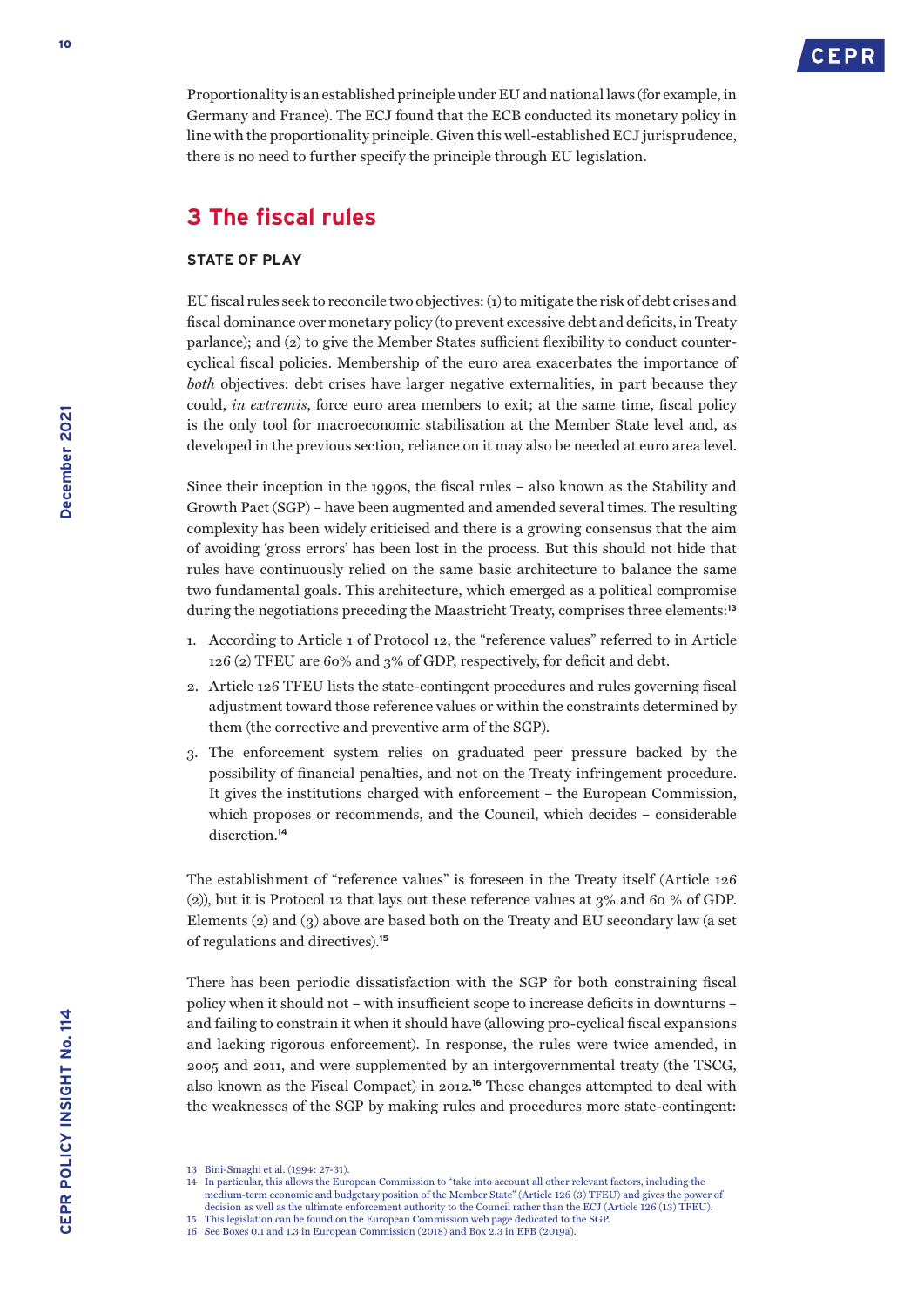

in 2005, especially through the introduction of cyclically-adjusted variables; in 2011, by making enforcement somewhat less discretionary; and in 2012, by overlaying the Fiscal Compact as an additional commitment device.

Common to all of these amendments and additions is that they did not challenge the principle of uniform debt and deficit reference values (nor their level). Rather, they constituted attempts to fine-tune elements (2) and (3) of the Maastricht compromise, while leaving element (1), and the basic architecture, unchanged.

The essential difference between the ongoing debate on the reform of the SGP and previous debates is that challenging both the principle and level of common debt and deficit reference values has become part of the mainstream critique of the SGP.**<sup>17</sup>** There is now a majority view (though not a consensus) among economists that, in view of the prevailing heterogeneity across Member States, country- and time-invariant reference values – particularly at their current levels – are hard to justify and likely counter-productive, for three reasons:

- First, country- and time-invariant debt and deficit reference values miss a large amount of information that is relevant to whether a country's debt is sustainable. This includes expected fiscal balances, interest rates and long-term growth; implicit and contingent liabilities; the level of taxes; the country's fiscal track record; its ability to record significant primary balances; and, ultimately, national politics and institutions.
- Second, any attempt to take this additional information into consideration through element (2) of the SGP's architecture – state-contingent procedures and rules governing fiscal adjustment toward those reference values – is doomed to fail. This is because such reforms would require making these procedures much more complex than is currently the case. Moreover, these procedures require estimation of structural budget balances, which are subject to instability and errors, leading to significant policy mistakes and persistent negative impacts.**<sup>18</sup>**
- Third, in the post-pandemic environment in which both average debt levels and differences in debt levels across EU members have risen sharply, while ECB monetary policy risks remain constrained by the effective lower bound on interest rates, maintaining and enforcing uniform debt reference values while avoiding adjustment rules of unmanageable complexity could put the EU into a fiscal straitjacket, prevent adequate stabilisation and risk leading to economic stagnation over a protracted period of time (see Section 3).

The third of these problems could arguably be addressed by increasing across the board the levels of the current debt and deficit reference values while maintaining the principle that the same reference values should apply for all EU members and remain unchanged over time after the initial adjustment. Addressing the first and second problems, however, requires much deeper reform. Ideas under discussion can be put into three categories.

<sup>17</sup> See Section 5.2 of [EFB \(2021\)](https://ec.europa.eu/info/sites/default/files/annual_report_2021_efb_en_1.pdf) for a summary of the common elements of recent fiscal rules reform proposals. A notable recent proposal that falls outside this description because it does not discuss EU fiscal rule revision in general is [Darvas](https://www.bruegel.org/wp-content/uploads/2021/09/PC-2021-18-0909.pdf)  and Wolff's (2021) idea to adopt a 'green golden rule' that would exclude green investment from the deficit and debt<br>calculations of the EU fiscal rules. See also Section 4, where we discuss whether an NGEU-type mechanism promote such investments.

<sup>18</sup> See [Claeys et al. \(2019\)](https://www.bruegel.org/2016/03/a-proposal-to-revive-the-european-fiscal-framework/) and Fatas (2019).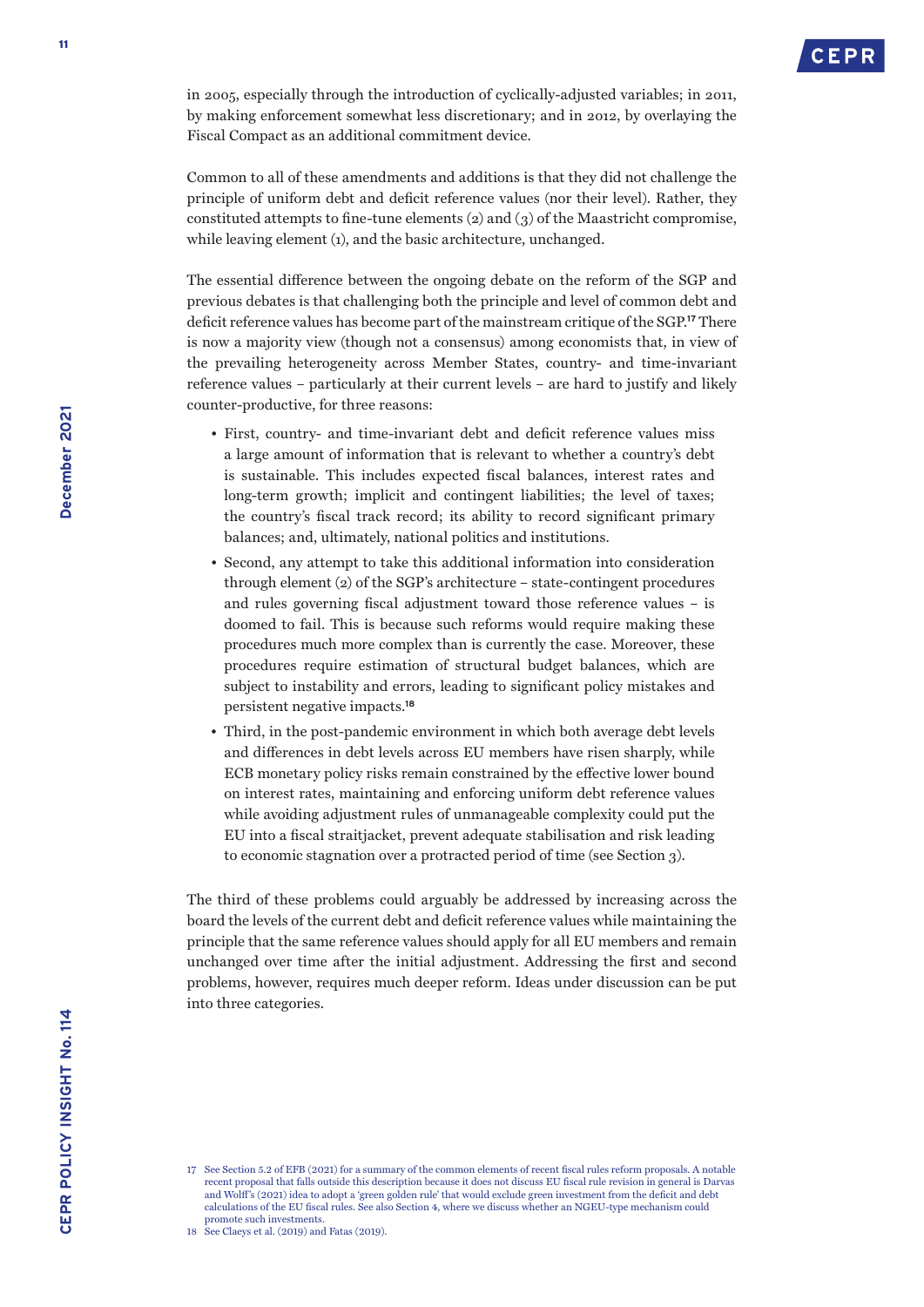#### **DIRECTIONS FOR REFORM**

Arguably the most radical idea is to give up on numerical fiscal rules altogether ([Blanchard et al. 2021](https://voxeu.org/article/ditch-eu-s-fiscal-rules-develop-fiscal-standards-instead)). Instead, the Treaty provision on the avoidance of excessive deficits would be interpreted as requiring that EU members undertake fiscal adjustment when their debts are no longer sustainable with high probability. Whether this is the case – and if not, whether the government's fiscal adjustment plans are adequate – would be regularly assessed by independent national fiscal institutions (IFIs) and/or the European Commission. Non-compliance with the recommendations of the Commission could be enforced either through a variant of the current excessive deficit procedure (potentially leading to fines imposed by the Council) or by replacing the latter with the Treaty infringement procedure (i.e. judicial enforcement, which is currently ruled out by Article 126 (10) TFEU). The authors of that proposal argue for the latter, on the grounds that the flexibility inherent in standards requires an independent jurisprudence, both to develop what the standard can accommodate and to credibly enforce it.

An alternative, less radical approach would be to maintain debt (and possibly deficit) reference values, as well as a fiscal rule governing adjustment toward those values, but to give up the principle that they must be the same for all countries and at all times [\(Martin et al. 2021\)](https://voxeu.org/article/new-template-european-fiscal-framework). Specifically, debt sustainability would inform the choice by each government of a country-specific medium-term debt target, the appropriateness of which would be first assessed by the domestic IFI on the basis of a common methodology, and subsequently by the Commission, before being endorsed (or rejected) by the Council. Once debt targets have been set, they would serve as anchors for expenditure rules governing the path for primary nominal expenditure net of new discretionary tax measures (and excluding automatic stabilisers on the expenditure side). Enforcement would take place through the excessive deficit procedure and be triggered by a manifest violation of the country-specific expenditure rule.

The third variant, which includes proposals by the European Fiscal Board (EFB),**<sup>19</sup>** would be to maintain the existing debt and deficit reference values on the ground that they provide "tangible focal points for public debates in the fiscal domain and a basis for decision-makers' accountability" (to quote from the EFB's latest report), but to allow more flexibility along the path of convergence towards these objectives through one or more of the following mechanisms:**<sup>20</sup>**

- First, by setting country-specific speeds of adjustment toward the debt reference value and regularly revising this speed. One way to do this would be to follow the procedure proposed by Martin et al. (2021) except that rather than deriving medium-term country-specific debt targets, a medium-term country-specific average speed of adjustment would be derived.**<sup>21</sup>** Once the average speed of adjustment is set, an expenditure rule would guide fiscal policy so as to achieve that adjustment.
- Second, by giving debt sustainability analysis a central role in deciding whether deficits are to be considered 'excessive', that is, whether the members comply with budgetary discipline although the debt and deficit reference values of 60% and 3% of GDP, respectively, have been breached. In addition,

<sup>19</sup> See the EFB's [2018](https://ec.europa.eu/info/sites/default/files/2018-efb-annual-report_en.pdf), [2020](https://ec.europa.eu/info/sites/default/files/efb_annual_report_2020_en_0.pdf) and [2021](https://ec.europa.eu/info/files/2021-annual-report-european-fiscal-board_en) Annual Reports, as well as the EFB's [2019 assessment of EU fiscal rules](https://ec.europa.eu/info/sites/default/files/2019-09-10-assessment-of-eu-fiscal-rules_en.pdf) (EFB 2019b, pp. 91-92).

<sup>20</sup> Providing more time for the amortisation of the debt incurred as a consequence of the Covid crisis could also be named in this list. However, other than providing for a one-time exception, it would not change the rules, and it can be questioned on the grounds that the historical origin of the debt has no bearing on its sustainability.

<sup>21</sup> This is equivalent to the 'second option' described in [EFB \(2020, p. 89\)](https://ec.europa.eu/info/sites/default/files/efb_annual_report_2020_en_0.pdf).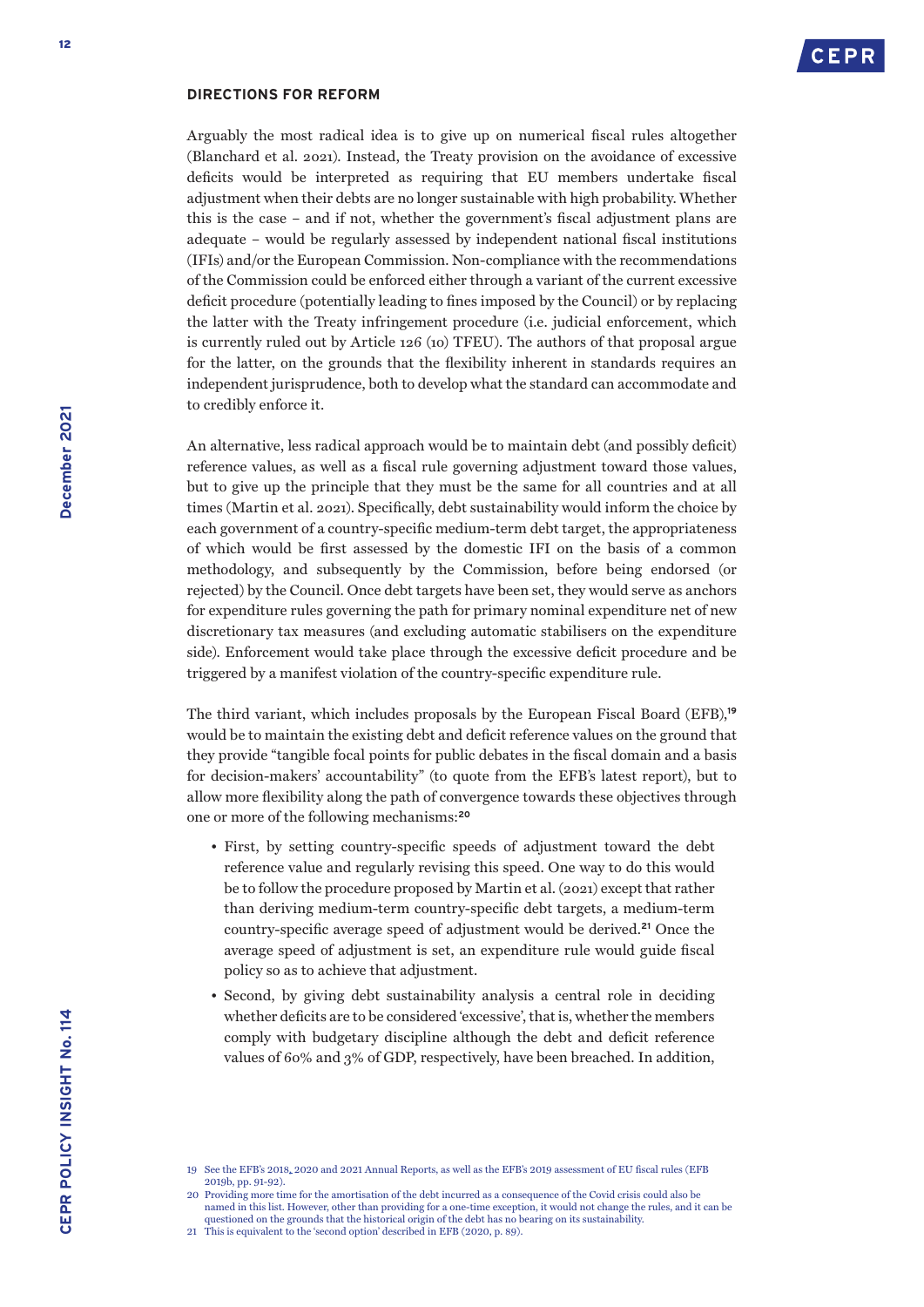

debt sustainability analysis could play a bigger role in determining the required adjustment and speed of adjustment once countries have been found to have excessive deficits.

- Third, by broadening and providing more structure to the 'general escape clause' that was introduced as part of the 2011 reform of the SGP and was activated by the European Commission in March 2020. The present clause allows for a "coordinated and orderly temporary deviation from the normal requirements for all Member States in a situation of generalised crisis caused by a severe economic downturn of the euro area or the EU as a whole" ([European Commission 2020](https://eur-lex.europa.eu/legal-content/EN/TXT/?qid=1591119459569&uri=CELEX:52020DC0123)). This could be replaced the following alternatives:
	- − An escape clause allowing for a temporary deviation from the normal requirements for a *single* member triggered on the basis of independent judgement in the case of adverse economic events (but not necessarily a severe downturn for the EU as a whole; see [EFB 2018, p. 81](https://ec.europa.eu/info/sites/default/files/2018-efb-annual-report_en.pdf)).
	- − An escape clause that can be activated at the discretion of a member, but deactivated also by an independent fiscal institution and/or the European Commission, under specified conditions. This approach could be used to nest Blanchard et al.'s (2021) 'fiscal standards' idea within the present (or a reformed) set of fiscal rules. Governments would in effect be allowed to temporarily 'opt out' of the fiscal rules, provided they submit to surveillance by an independent body that would periodically check whether debt remains sustainable, and cancel the temporary opt-out if this is not the case.

All these sets of reform ideas would require changes in the EU [secondary legislation](https://ec.europa.eu/info/business-economy-euro/economic-and-fiscal-policy-coordination/eu-economic-governance-monitoring-prevention-correction/stability-and-growth-pact/legal-basis-stability-and-growth-pact_en)  underpinning the current SGP. They might also require a change in the TSCG, which, along with various EU regulations, enshrines the rule that the excess of actual debt to the 60% reference value must be reduced at "an average rate of one twentieth per year as a benchmark", as well as national legislation introduced in compliance with the TSCG.**<sup>22</sup>** The question, explored in the next section, is whether they would also require Treaty change.

#### **LEGAL ASSESSMENT**

The Treaty basis for the current EU fiscal rules are Article 121, Article 126 TFEU and Protocol No. 12 on the Excessive Deficit Procedure. Article 121 lays out the possibility of multilateral surveillance of the Union over Member States' economic policies. It forms the basis for the preventive arm of the SGP, but does not restrict its substance (which is laid out in secondary legislation and the TSCG). As such, the remainder of this note focuses on Article 126 TFEU and Protocol No 12 (see Annex).

Article 126 TFEU boils down to four legal principles:

• First, a broad standard that lays out the purpose of the Article: "Member States shall avoid excessive government deficits" (para. 1).

<sup>22</sup> The TSGC required the contracting members to translate key element of the SGP into national law (European Commission 2018, Box 1.3). Amending national laws and the TSGC (as an international treaty) would require consent by national parliaments and in this sense could be almost as difficult as amending the Treaties themselves. However, violations of the 'one twentieth rule' do not seem to have been enforced either at the national level or by the European Commission, because of the flexibility embedded in the rule [\(Darvas and Wolff 2021\)](https://www.bruegel.org/wp-content/uploads/2021/09/PC-2021-18-0909.pdf).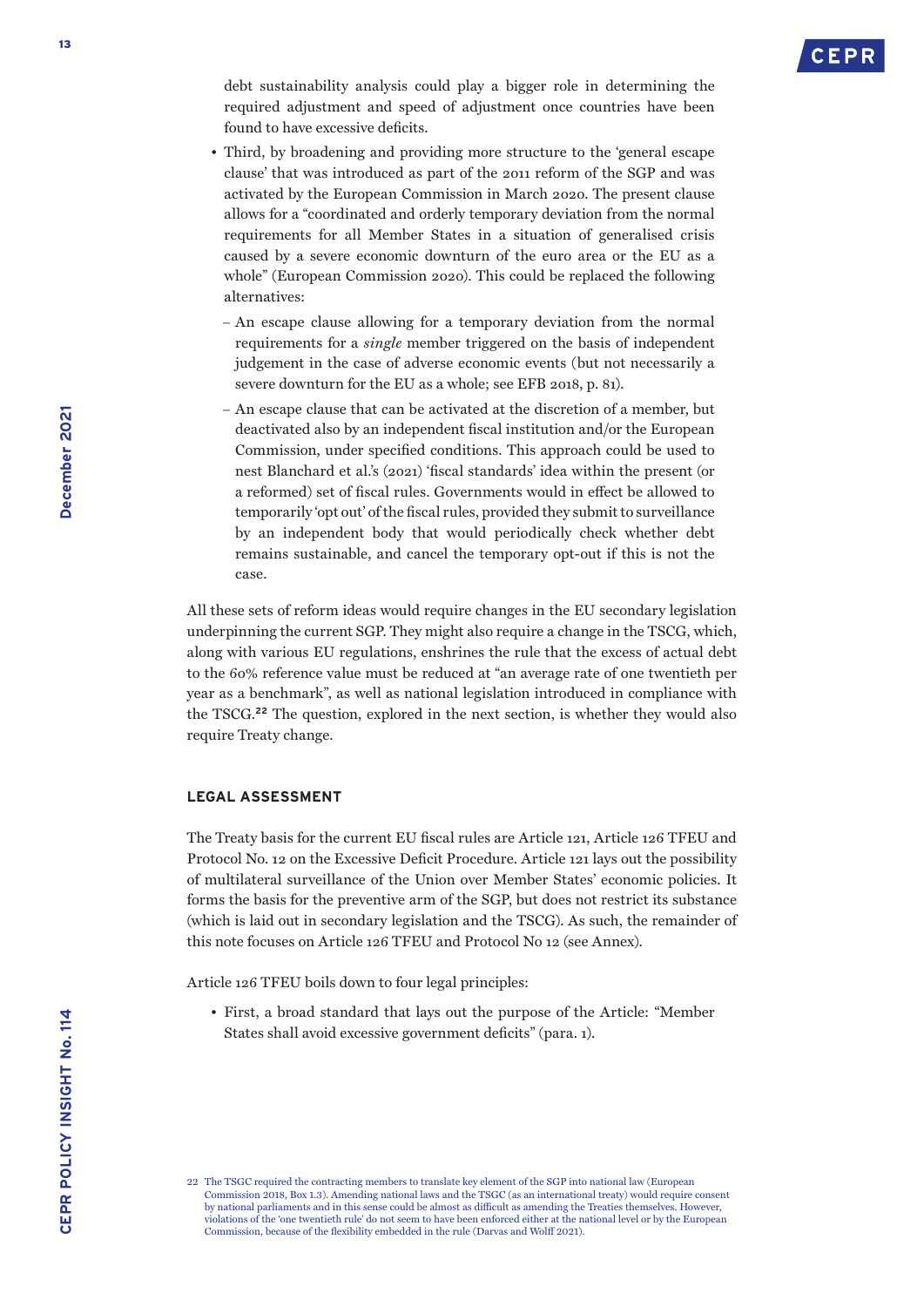- Second, the separation of the roles of the Commission and the Council of the EU (represented by the Economic Financial Committee), with the former tasked with monitoring and reporting a risk of an excessive deficit and recommending remedial measures to the Council (paras. 2-3, 5, 7), and the latter with assessing whether an excessive deficit exists (paras. 4, 6), recommending remedial measures to the Member State based on a Commission recommendation (para. 7), and enforcing the measures, again based on Commission recommendations (paras. 8-9, 11-13).**<sup>23</sup>**
- Third, the use of a deficit and debt reference value as a criteria that informs the Commission's examination of Member States' compliance with the prohibition of excessive deficits (para. 2).
- Fourth, the exclusion of the prohibition of excessive deficit in the form of legal action against a Member State on the part of either the Commission or another Member State (para. 10).

Hence, Article 126 TFEU can accommodate any EU fiscal framework as long as this is consistent with the objective of avoiding excessive deficits, includes a reference value for both the deficit and the debt, respects the division of labour between Commission as the provider of economic analysis and recommendations and the Council as the decision maker and enforcer, and does not envisage judicial enforcement. This implies a great deal of flexibility, because Article 126 TFEU:

- allows the Commission to base its recommendations not just on the comparison of actual debt and deficits with their respective reference values (para. 2), but also on "whether the government deficit exceeds government investment expenditure and take into account all other relevant factors, including the medium-term economic and budgetary position of the Member State" (para. 3); and
- does not prescribe the reference values. In particular, it does not state that these need to be time- or country-invariant. Instead, the present reference values – which are indeed time- and country-invariant – namely, the famous 3% and 60%, respectively, are laid out in Protocol 12, which can be replaced by provisions laid out in EU secondary law using a "special legislative procedure" following a unanimous Council decision according to Article 126 (14) TFEU, i.e. without following the procedure of TEU article 48 on treaty change.**<sup>24</sup>**

On this basis, the EU-level legal constraints of the proposals outlined above can be summarised as follows. Compared to the previous section, the order of discussion of proposals is reversed, so as to start with ideas which would require no change in primary EU law and end with those that would require Treaty change.

- 23 Specifically, the Commission "shall examine compliance with budgetary discipline" on the basis of criteria laid out in para. 2 as well as "whether the government deficit exceeds government investment expenditure" and "all other relevant factors, including the medium-term economic and budgetary position of the Member State". If it concludes that there is a risk of an excessive deficit in a Member State, it must report this to the Council (para. 3) and the Member State concerned (para. 5) and recommend remedial measures to the Council (para. 7). The Economic and Financial Committee "shall formulate an opinion on the report of the Commission" (para. 4) and, on a proposal by the Commission, "decide after an overall assessment whether an excessive deficit exists" (para. 6), "[address] recommendations to the Member State concerned with a view to bringing that situation to an end within a given period" (para. 7), and take various measures to make the recommendations public (para. 8), to "give notice to the Member State to take, within a specified time limit, measures … to remedy the situation" (para. 9), and if the Member State still does not comply, to require it to disclose its debt risks before issuing bonds and securities, invite the European Investment Bank to reconsider its lending policy towards the Member State, impose non-interest bearing deposits and impose fines (para. 11). All these Council decisions or recommendations (save the decision on the existence of an excessive deficit, which is taken on the basis of a proposal of the Commission) are to be based on a recommendation of the Commission (paras. 6, 7, 13).
- 24 Note that Article 126 itself can be amended using the simplified Treaty change procedure laid out in Article 48(6) TEU, namely without requiring to convene a Convention and then a Conference of Representatives of the Governments of the Member States, so long as the amendment does not increase the competences of the Union and that the ECB would be consulted in case of "institutional changes in the monetary area". This would require a decision at the level of heads of state or government (the European Council). However, that decision, taken after consulting the European Parliament and the Commission, "shall not enter into force until it is approved by the Member States in accordance with their respective constitutional requirements". The special legislative procedure provided in Article 126 TFEU to amend Protocol 12 is thus much lighter.

**October 2021**October 2021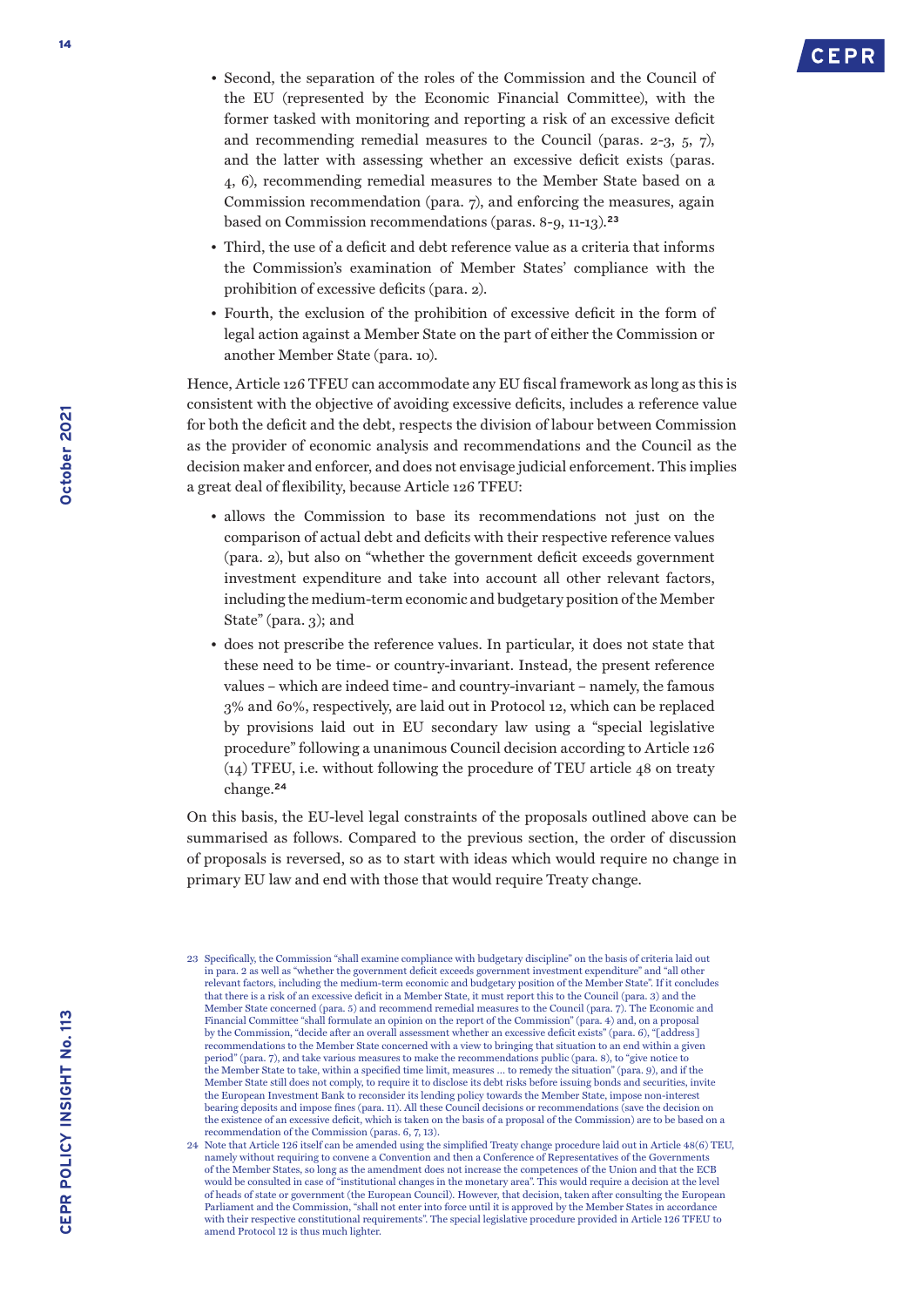

- 1. So long as compliance with the reference values continues to be considered as relevant information in its own right, neither the Treaties nor Protocol 12 would prevent the European Commission from paying greater attention to debt sustainability analysis in its monitoring of excessive deficits, or even making debt sustainability analysis the main instrument for assessing the risk of an excessive deficit.
- 2. Similarly, a greater or more structured use of escape clauses could be consistent with the Treaty. The use of escape clauses is currently governed by EU Regulation No 1175/2011; this already includes a 'specific' escape clause in addition to the 'general' escape clause activated in March 2020.**<sup>25</sup>** The conditions under which the clause is activated could be modified by amending the regulation.
- 3. So long as they respect other aspects of the Article (in particular, the distinct roles of the Commission and the Council), proposals to create country-specific speeds of adjustment to the current debt reference value of 60% – and hence, medium-term debt reference values that are *de facto* country-specific – could be consistent with both the Treaty and Protocol 12. The limit to this approach is that the procedure used set the country-specific speeds of adjustment cannot go so far as to render the reference to the 60% debt ratio meaningless, even in the long term. If it did, it could be said to be a legal circumvention of the debt reference value, possibly making it vulnerable to legal challenge.**<sup>26</sup>**
- 4. In the main provisions of the Treaty, Article 126 TFEU refers to the "reference values" without further specification of the values. In particular, it does not explicitly require the uniform application of reference values to all Member States. However, Protocol 12 specifies the reference values and does not offer leeway for a variable application of these values. Martin et al.'s (2021) approach aiming at country-specific reference values would therefore require replacing the present provisions of the Protocol to substitute the current numerical definition with a generic definition of the reference values through the special legislative procedure outlined in Article 126(14) TFEU, but would not require Treaty change.
- 5. Likewise, Blanchard et al.'s (2021) proposal may only require replacing the Protocol, as foreseen in Article  $126(14)$  TFEU, so long as the current enforcement mechanism and the relative roles of the Commission and the Council remain in place. This would be consistent with giving national independent fiscal councils a greater role that could complement the Commission's role (but not with replacing the Commission's role). In order to avoid Treaty change, debt and deficit reference values would need to be maintained, but these could be country-specific and could be periodically revised using the DSA-based approach advocated by these authors.**<sup>27</sup>**
- 6. In the full-blown version of Blanchard et al.'s (2021), proposal, both the elimination of reference values and the replacement of the current enforcement approach with judicial enforcement would require Treaty change.

<sup>25</sup> Currently, the conditions allow for activation in the case of "an unusual event outside the control of the Member State concerned, which has a major impact on the financial position of the general government or in periods of severe economic downturn for the euro area or the Union as a whole" (Regulation (EU) No 1175/2011)

<sup>26</sup> This interpretation would, however, be contestable in view of the common meaning of the word 'reference' and the current economic landscape.

<sup>27</sup> Since Martin et al.'s proposal also envisages the use of DSAs to determine the debt reference value, the main remaining difference between their proposal and a Treaty-consistent version of Blanchard et al.'s proposal would consist in how this value is used. Martin et al. would use it to anchor a medium-term expenditure rule. Blanchard et al. might use it not to create a new rule, but as a rolling three- to five-year-ahead benchmark. Each fall, the Commission would need to answer the question whether Member States' draft budget plans are consistent with reaching this benchmark, and if not, whether the deviation is so large as to threaten debt sustainability.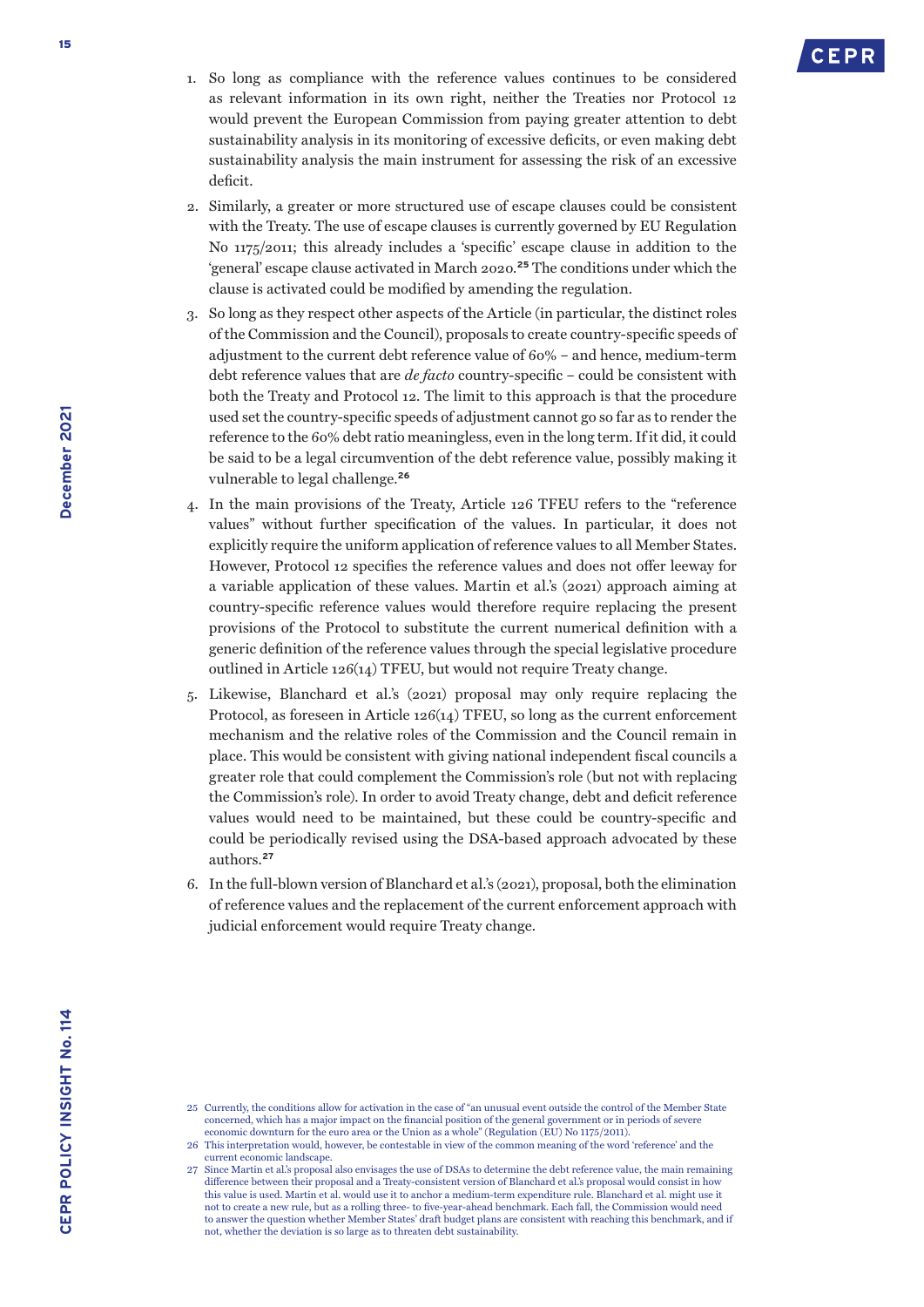

# **4 The NGEU initiative and the potential for a common fiscal instrument**

### **STATE OF PLAY**

As argued in the previous sections, the choice to not equip the euro with a common fiscal capacity has significant implications for the functioning of macroeconomic policy and even, indirectly, for the monetary policy of the ECB.**<sup>28</sup>** The issue has been a matter for discussion since the early days of the euro and even before (see the [MacDougall](https://ec.europa.eu/archives/emu_history/documentation/chapter8/19770401en73macdougallrepvol1.pdf)  [report](https://ec.europa.eu/archives/emu_history/documentation/chapter8/19770401en73macdougallrepvol1.pdf) of 1977 (European Commission 1977) and the [Delors report](https://ec.europa.eu/economy_finance/publications/pages/publication6161_en.pdf) of 1989 (European Council 1989)). It was explicitely considered as such by the ECB, at least since Mario Draghi's 2014 [Jackson Hole speech](https://www.ecb.europa.eu/press/key/date/2014/html/sp140822.en.html) (Draghi 2014).

The launch in spring 2020 of the NGEU programme was a pathbreaking initiative taken in response to an exceptionally severe economic downturn and an acute perception of the risks facing the EU and the euro. Coming less than ten years after the euro crisis, the pandemic shock could have been yet another factor of divergence between European countries. Its onset in Italy and Spain (and its initially milder character in Germany) suggested that it would aggravate the situation of countries that had already been weakened by the euro crisis and short of the necessary fiscal space to respond forcefully to its consequences.

By engineering direct debt-financed fiscal support to the Member States, the EU went beyond economists' hopes and broke political taboos that experts thought unbreakable.**<sup>29</sup>** Moreover, it unlocked a long-frozen debate about the creation of common fiscal capacity and the future of the EU policy system more broadly.

For the EU as a whole, NGEU is a relatively limited addition to the Member States' pandemic support programmes. The  $\epsilon_{390}$  billion in grants financed by joint borrowing amounts to 2.8% of 2019 GDP and its disbursement is to be spread over five years (2021–26). At their peak (in 2023–24), the payments will amount to 0.7% of GDP.**<sup>30</sup>** This is a small fraction of what Member States themselves will have spent with the support of the ECB, and an even smaller fraction of what the US federal government is set to spend. Macroeconomically, NGEU is not a game-changer.

NGEU grants are, however, significant for some Member States: at their peak, they are expected to exceed 3% of GDP annually for Croatia, 2.5% for Bulgaria and Greece, 1.5% for Latvia, Portugal, Romania and Spain and 1% for several other countries, including Italy. NGEU therefore amounts to a significant debt-financed redistribution to the benefit of least-developed and struggling Member States.

Moreover, some EU countries have leveraged NGEU grants by bundling them with EU loans (from NGEU and other sources, such as the SURE facility administered by the European Commission) and other sources of financing. The Italian recovery and resilience programme is a case in point: it envisions  $\epsilon_{235}$  billion (13% of 2019 GDP) in investment spending over a six-year period. Beyond grants and marginally cheaper loans, the value of NGEU is that it provides a framework for the Italian recovery initiative and a blessing for a large-scale investment and reforms plan.

<sup>28</sup> The same observation applies to another domain, not addressed here: the lack of a fiscal backstop to potential swap

lines has been a hindrance to the internationalisation of the euro.

<sup>29</sup> See, for example, our own rather modest proposals (Bénassy-Quéré et al. 2020a, 2020b).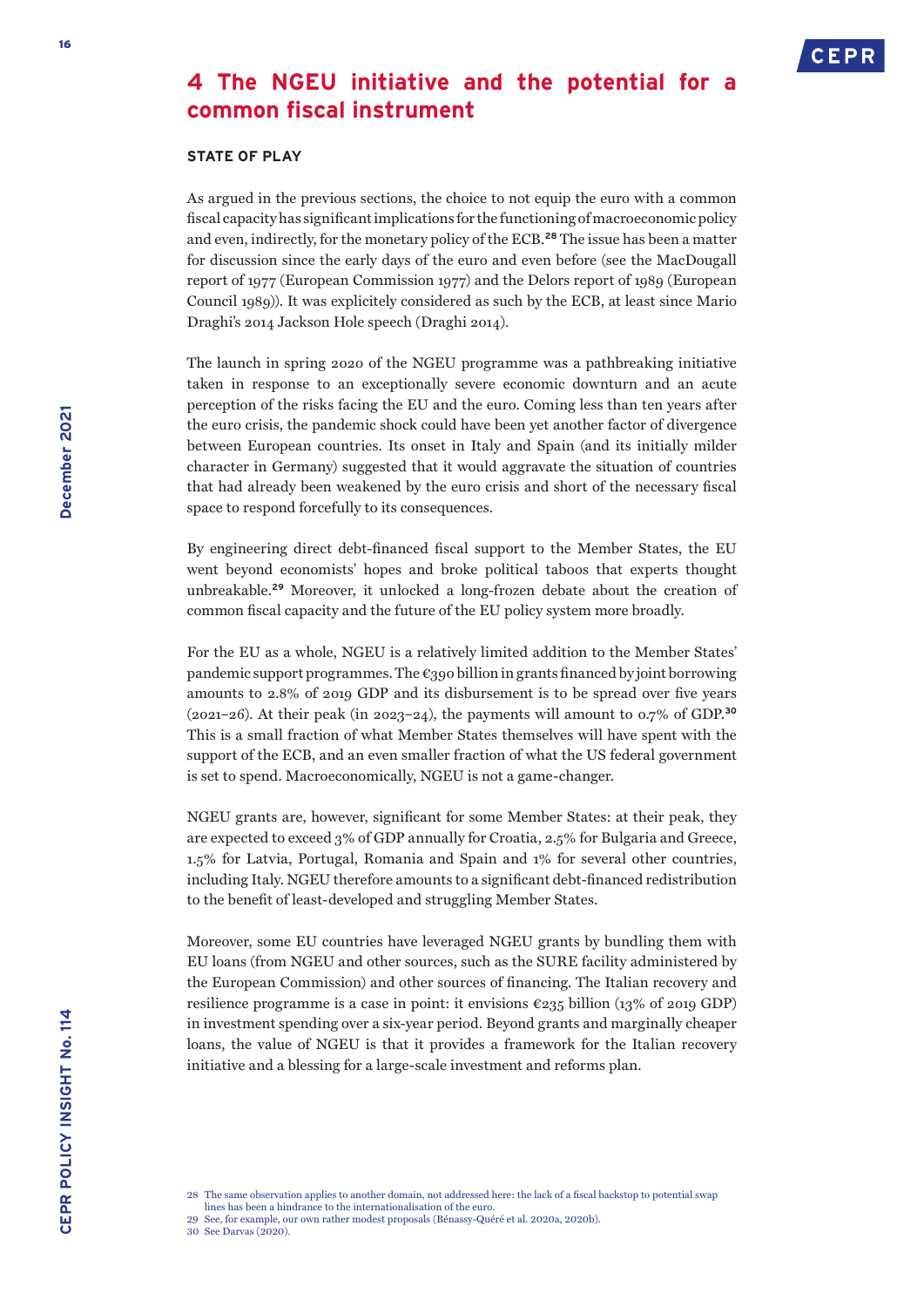- First, it organises significant transfers to the benefit of the least-developed and the worst-affected Member States. This response contrasts with the political rejection of a 'transfer union' throughout the euro crisis.
- Second, it involves the financing of exceptional recovery expenditures by EU debt, something that had never happened before and was generally deemed impossible.
- Third, it has lifted the own-resources ceiling in order to raise the revenue needed to repay the debt in the future. This decision also represented a break with the prevailing European consensus.

While transfers already existed in the EU budget, the financing of expenditures through EU debt departs from a long-standing reading of the legal constraints, according to which there cannot be room for debt-financed expenditures because the EU budget must (a) include all revenue and expenditure items (*universality principle*), (b) be ex ante in balance, and (c) be determined by the Union's Multiannual Financial Framework (Art. 310 TFEU).

The most important of these departures is from the second constraint. Contrary to frequent perceptions, the EU has from the start been allowed to borrow, for example for the financing of balance-of-payments assistance to Member States or third countries (in the case of conditional lending alongside the Bretton Woods institutions). But it was not allowed to go into debt for the financing of what are de facto EU budgetary expenditures.

NGEU, however, is an exceptional and time-bound *off-budget*, debt-financed programme of investment grants and loans to Member States. Its establishment does not affect the EU annual budget as legally defined by the Treaty.

The legal edifice of the NGEU consists of three components:

- *A decision to exceptionally increase the ceiling of the resources of the EU*, in order to enable it to respond to the pandemic shock. This decision, taken on the legal base of Article 311 TFEU, required unanimous agreement and ratification by all Member States. It increased the ceiling of the EU resources in order for the Union to be able to repay the debt incurred for the financing of grants and loans to the Member States. It entered into force on 1 June 2021.
- *The allocation of corresponding funds to a new off-budget Recovery Instrument* in the spirit of solidarity on the basis of Article 122 TFEU and in account of the legal obligation of the EU to promote solidarity among Member States, as enshrined in Article  $3(3)$  TEU. Interestingly, the newly created Recovery and Resilience Facility (RRF) is not a mere technical piece of financial plumbing but a fully-fledged financial instrument that spells out in significant detail the macroeconomic, fiscal and sectoral policy conditions for accessing it, as well as the process through which disbursement is made conditional on meeting agreed milestones and targets.**<sup>31</sup>**

<sup>31</sup> Article 122 TFEU authorises the Council, on a proposal from the Commission, to take economic measures "in a spirit of solidarity between Member States", in particular in cases of severe difficulties "in the supply of certain products, notably in the area of energy" [122(1)], and to provide financial assistance to a Member State threatened with severe difficulties "caused by natural disasters or exceptional occurrences beyond its control" [122(2)].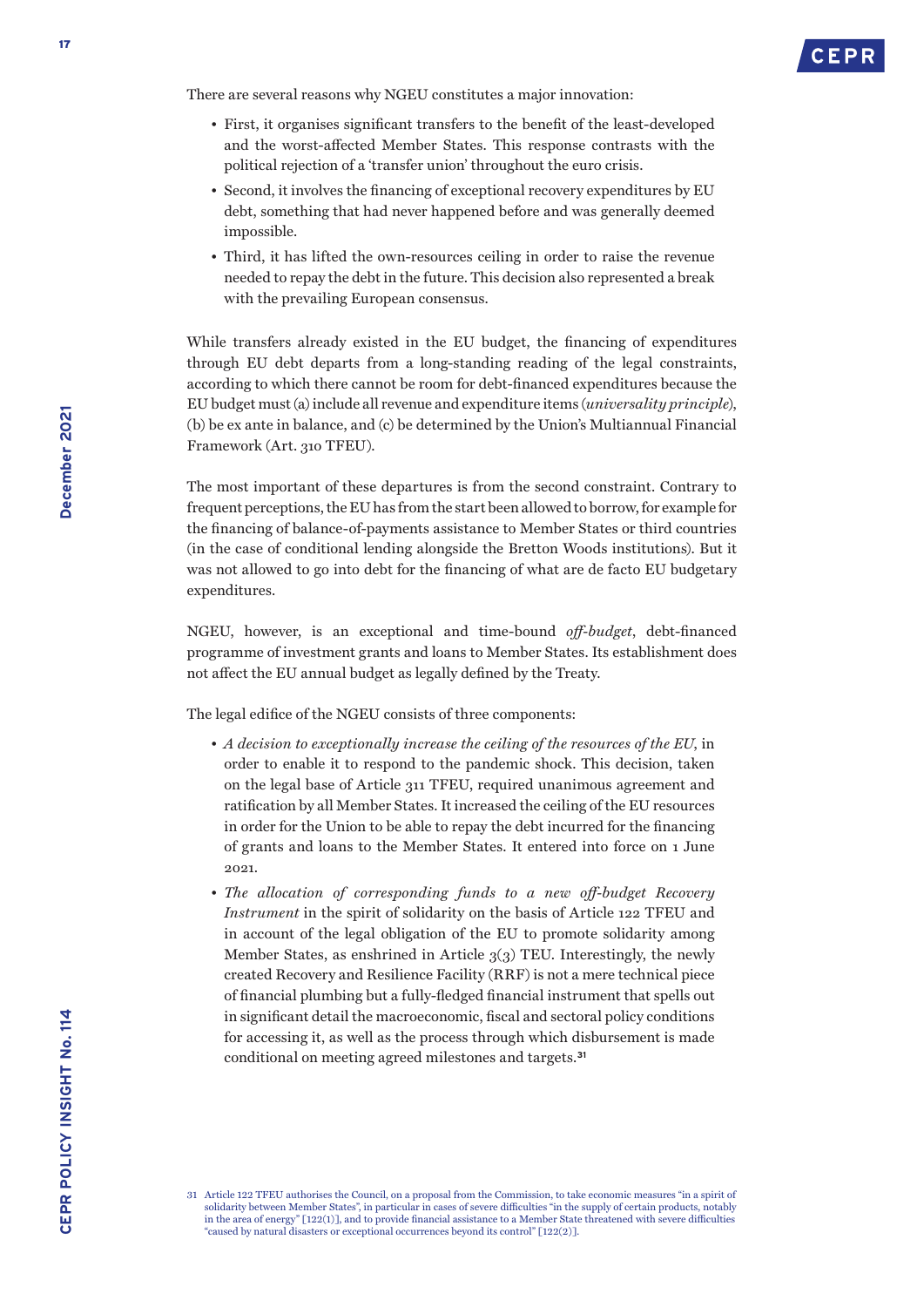• *The channelling of the corresponding transfers and loans to Member States through EU programmes* and in accordance with EU procedures, on the basis of Article 175 TFEU, which directs members to coordinate their economic policies to reduce regional disparities and provides the legal basis for the EU structural funds.

The EU resources necessary for the repayment of the NGEU debt will consist in yetto-be-identified new genuine own resources (mention was made of revenues from a digital taxation, carbon border adjustment levies, sales of ETS allowances and a financial transaction tax) and, implicitely but necessarily, to the extent necessary, future GNI-based contributions by the Member States.

The implication of this decision is thus to create implicit and contingent liabilities for the Member States (in case own resources would not be enough). Unless new, genuine own resources are levied, the EU is ultimately guaranteed to be repaid by the Member States. Because of the political agreement to consider new genuine own resources, however, repayment obligations have not been allocated to the Member States, despite the fact that they have precise knowledge of the amounts they would have to pay in accordance with normal rules of contributions of the Own Resources Decision, in case new and genuine own resources are not created.

The effectiveness of the initiative will largely depend on the action it may or may not trigger on the part of Member State governments. EU-financed investments (aka grants) are bundled with supporting domestic reforms and conditional on compliance with principles of sound financial governance under the rule of law, EU 'country-specific recommendations' and the provisions of the Stability and Growth Pact. This coupling amounts to a form of conditionality, whereby access to grants is made dependent on measures that are expected to maximise the social return on investment spending.

Grants and loans brought to Member States within the framework of the NGEU initiative depart both from the traditional support provided by the Structural Funds of the EU budget and from the conditional financial assistance provided by the European Stability Mechanism. Unlike with the Structural Funds, Member States enjoy leeway in the allocation of funds to specific projects, but their release is subject to their meeting performance criteria with regards to both policies (milestones) and outcomes (targets). And instead of the broad, across-the board conditionality applied to countries under ESM programmes, a milder and more targeted form of conditionality is expected to operate through nudges rather than constraint. This *modus operandi* introduces matching grants into the EU toolbox and could thereby influence the EU policy system lastingly.

Whether this conditionality will be effective is an open issue. While the overall approach is promising, the monitoring of the detailed 'targets and milestones' that are part of the Recovery and Resilience Plans (RRPs) (totalling 129 in the [German](https://eur-lex.europa.eu/legal-content/FR/TXT/?uri=SWD%3A2021%3A163%3AREV1&qid=1626959016062)  [RRP](https://eur-lex.europa.eu/legal-content/FR/TXT/?uri=SWD%3A2021%3A163%3AREV1&qid=1626959016062)) can easily turn into a bureaucratic box-ticking exercise. The effectiveness of such conditionality will also substantially depend on the type of metrics used for such 'targets and milestones' – notably if they will be output- or outcomes-oriented.

Finally, a downside of the NGEU is that very little money, if any, was set aside to finance European *public* goods such as research and vaccine development. Although federally financed, the programme is in fact devoted to financing spending at national level.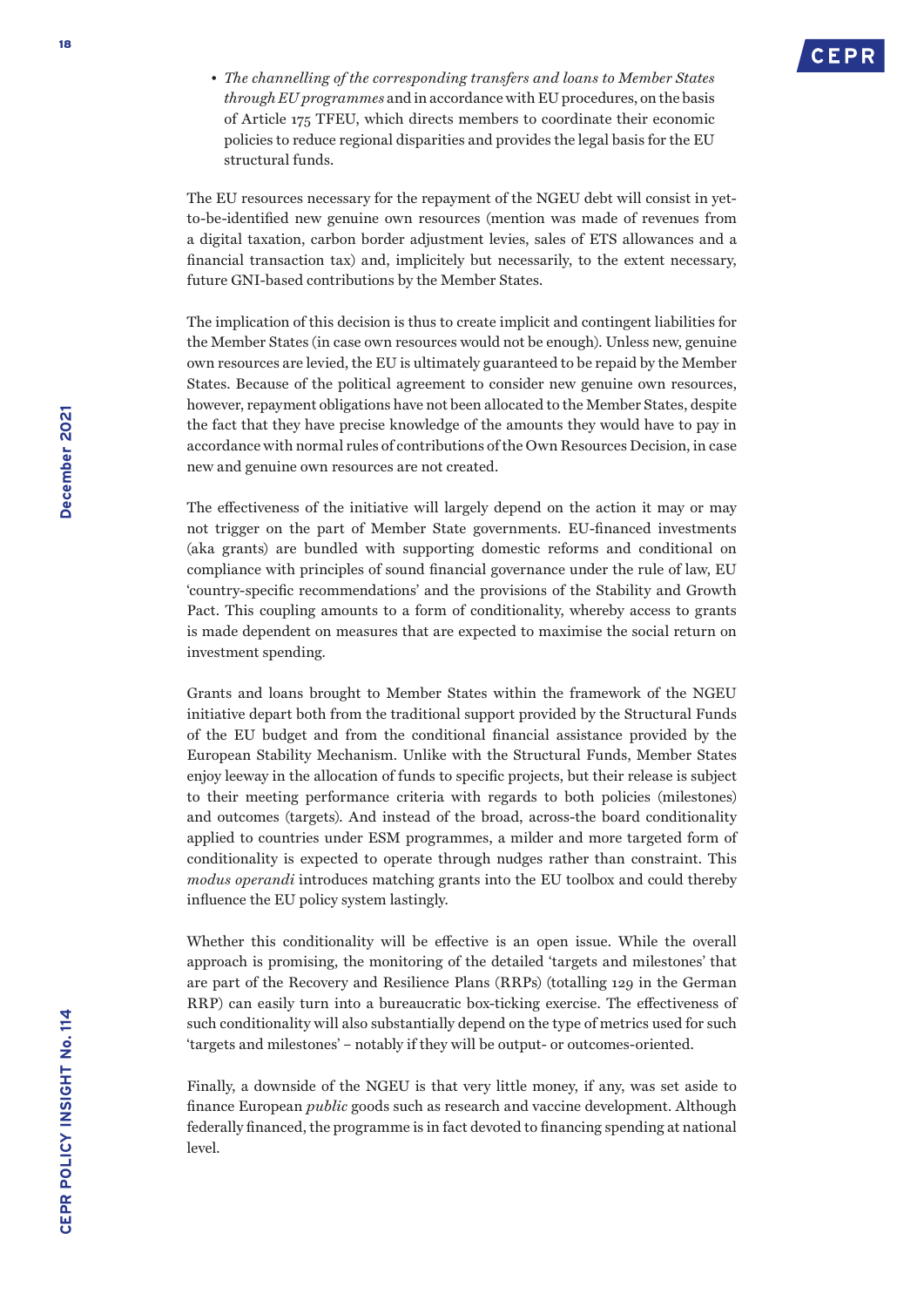

#### **REFORM DIRECTIONS**

Two parallel discussions on EU public finances existed before Covid. The first focused on the *creation of a budget or a 'fiscal capacity' for euro area stabilisation purposes*. This included both the potential stabilisation role of a common budget in response to country-specific shocks and the possibility of letting a common budget play an aggregate stabilisation role in response to common shocks.

The debate on the response to country-specific disturbances was prompted by the observation that in the US, the federal budget provides an automatic partial offset to state-specific shocks.**<sup>32</sup>** The debate on aggregate stabilisation arose from the observation that the combination of a common monetary policy and individual fiscal policies of the Member States does not necessarily provide an adequate policy mix at the euro area level, particularly when monetary policy is constrained by the effective lower bound on interest rates.**<sup>33</sup>** Either approach would face the obstacle that the EU has no genuine taxing powers, so there were discussions on building up rainy-day funds or a combination of such a fund and a borrowing capacity.

The second discussion was concerned with the *financing of EU-level public goods*. It was essentially of a public finance nature and took place within the constraints of the EU's balanced budget requirement. The issue was whether the distribution of public spending between the EU and the Member States met efficiency requirements and corresponded to the allocation of competences between the two levels of government. It involved a parallel discussion about the structure of EU resources and the possible creation of new own resources to compensate the dwindling of the traditional own resources, especially customs revenues.**<sup>34</sup>**

NGEU cuts across those two issues. Adding to the lack of consensus that prevented the establishment of a euro area budget, the (rational) choice of devising a response at EU rather at euro area level has probably settled the debate between advocates of an EU-level and a euro area budget in favour of the former. Already, the euro area-level Budgetary instrument for Convergence and Competitiveness (BICC), agreed by the Eurogroup in June 2019, is being subsumed into NGEU.

Crucially, however, NGEU is not a budget, but rather a one-off special emergency instrument. Transitioning to a proper budget financed by own resources, devoted to the financing of EU-level programmes and controlled by the European Parliament, would be legally much more controversial, leading to the establishment of a truly federal structure for the EU.

Three less ambitious, mutually compatible steps could be contemplated.

### **1) Rolling over NGEU debt**

The first would simply be to roll over the NGEU debt. As things stand, repayment will not start before 2027 and the European Council has set end-2058 as the final date for extinguishing the NGEU debt. But this commitment could be revisited, especially if markets continue to exhibit appetite for the new EU-issued securities. EU supranational debt (EU debt raised to finance loans to third countries, EIB or

<sup>32</sup> Discussions on this topic started with [Sala-i-Martin](https://www.nber.org/papers/w3855) and Sachs (1991). There has been a long series of follow-up empirical papers.

<sup>33</sup> See Section 2 above. The origin of the idea goes back to the [MacDougall report](https://ec.europa.eu/archives/emu_history/documentation/chapter8/19770401en73macdougallrepvol1.pdf) of 1977 (European Commission 1977).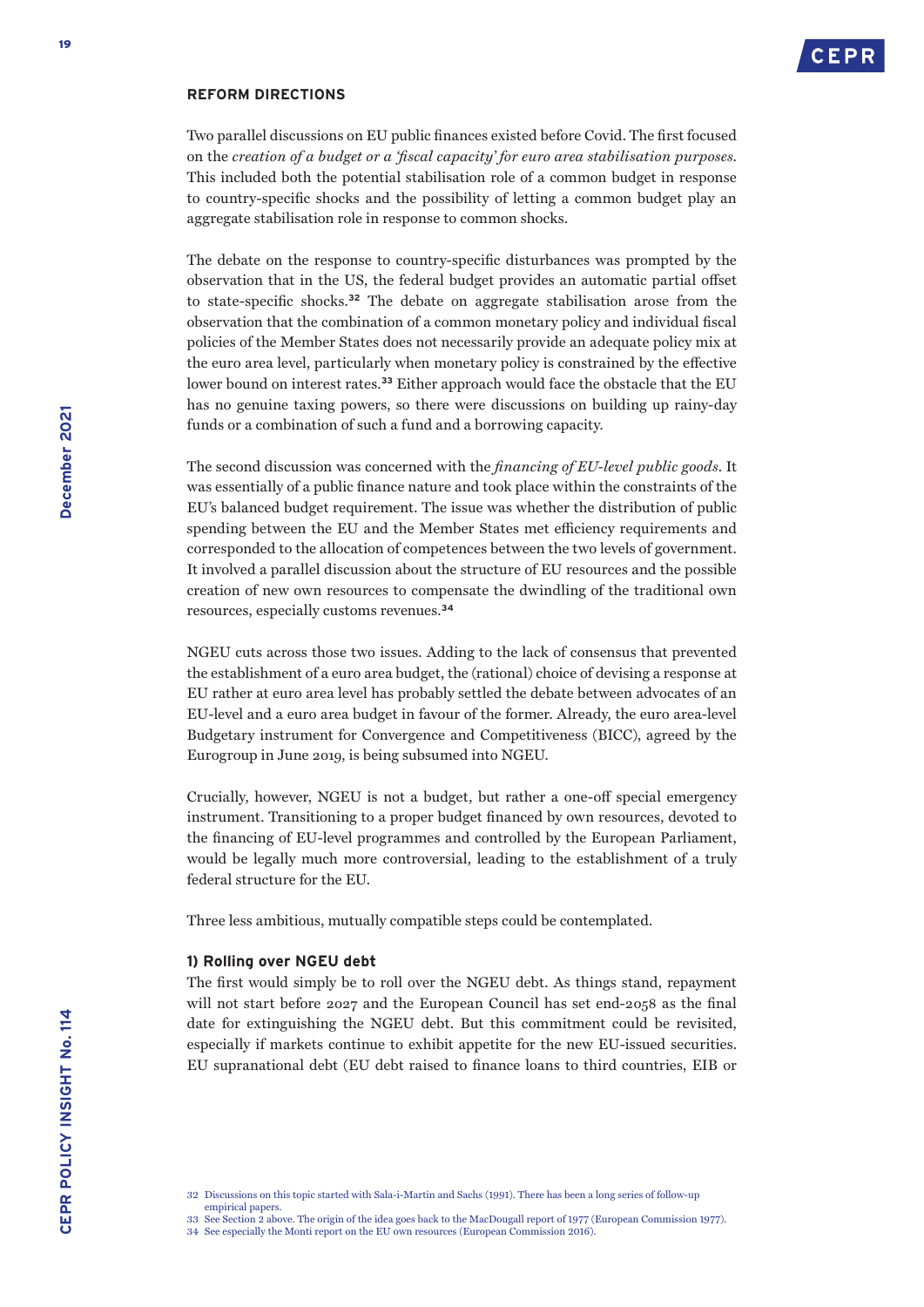

ESM debt) exists already and it is rather unlikely that EU Member States will decide to repay the debt in full if asset managers continue to regard it as an attractive investment vehicle.**<sup>35</sup>**

A rollover of the outstanding stock of NGEU debt would furthermore circumvent the need for new own resources. At its meeting on 17-21 July 2020, the European Council decided that the EU should work towards the introduction of new own resources, several of which are mentioned in the meeting's conclusions. The corresponding revenues are to be used, in a first step, to service the debt incurred for the EU Recovery Fund. Of these potential resources, however, only the ETS revenue is significant, and its Pigouvian nature implies that this revenue is by nature temporary. Moreover, even if it could be desirable, it may prove to be impossible for the EU to agree on a new own resource that is commensurate to the size of the future NGEU repayment.**<sup>36</sup>** It might settle on a symbolic addition to the existing common revenues. This would imply a corresponding increase in the contributions by the Member States – something that has proved politically difficult to agree on. The possibility of the NGEU debt being rolled over is therefore a real one.

## **2) Creating new mechanisms for coordination between EU and national levels**

Turning to more structural initiatives, a second possibility would consist in building on the Recovery and Resilience logic to create new mechanisms for vertical policy coordination. Because it combines EU grants and loans with national initiatives and because it conditions access to the former on the implementation of domestic reforms, NGEU has the potential of adding a new *modus operandi* to the EU policy toolkit.

Conditional matching grants whereby the EU co-finances policy actions, subject to coherent initiatives on the part of national governments, could provide a new template for vertical cooperation between levels of government. Potential fields for implementation include for example the next vintage of Structural Funds, as well as the green and digital transitions.

A similar approach could be used for reforming the fiscal framework by granting preferential treatment to certain investments that contribute to meeting jointly defined goals. Subject to sustainability requirements, Member States could, for example, be authorised to borrow over and above standard limits for the financing of specified programmes of common European interest.

#### **3) Creating a standing contingent facility**

The key question, however, is if and how EU borrowing to finance grants to Member States (as with NGEU) or EU-level investments could be envisioned again in response to particularly adverse shocks or particularly pressing priorities. A third, complementary option would be to rely on the NGEU template to create a permanent contingent fiscal facility that would become part of the EU toolkit. Unlike a budget, this fiscal instrument would not provide funding for ongoing expenditures. It would rather be relied on if and when a new shock or a common challenge necessitates reliance on an EU-level debt-financed programme.

Economically, such an instrument would presumably not serve as a cyclical shock absorber. It could rather serve as a tool for financing investments and reforms in Member States experiencing severe trouble (because of natural disasters or geopolitical shocks). The conditional support instrument, the Recovery and Resilience Facility, has

36 See Fuest and Pisani-Ferry (2020).

<sup>35</sup> What is likely is that ESM debt will eventually be brought under the umbrella of the EU. The outlook for this

consolidation depends on the more general outlook for absorbing the ESM treaty into EU law.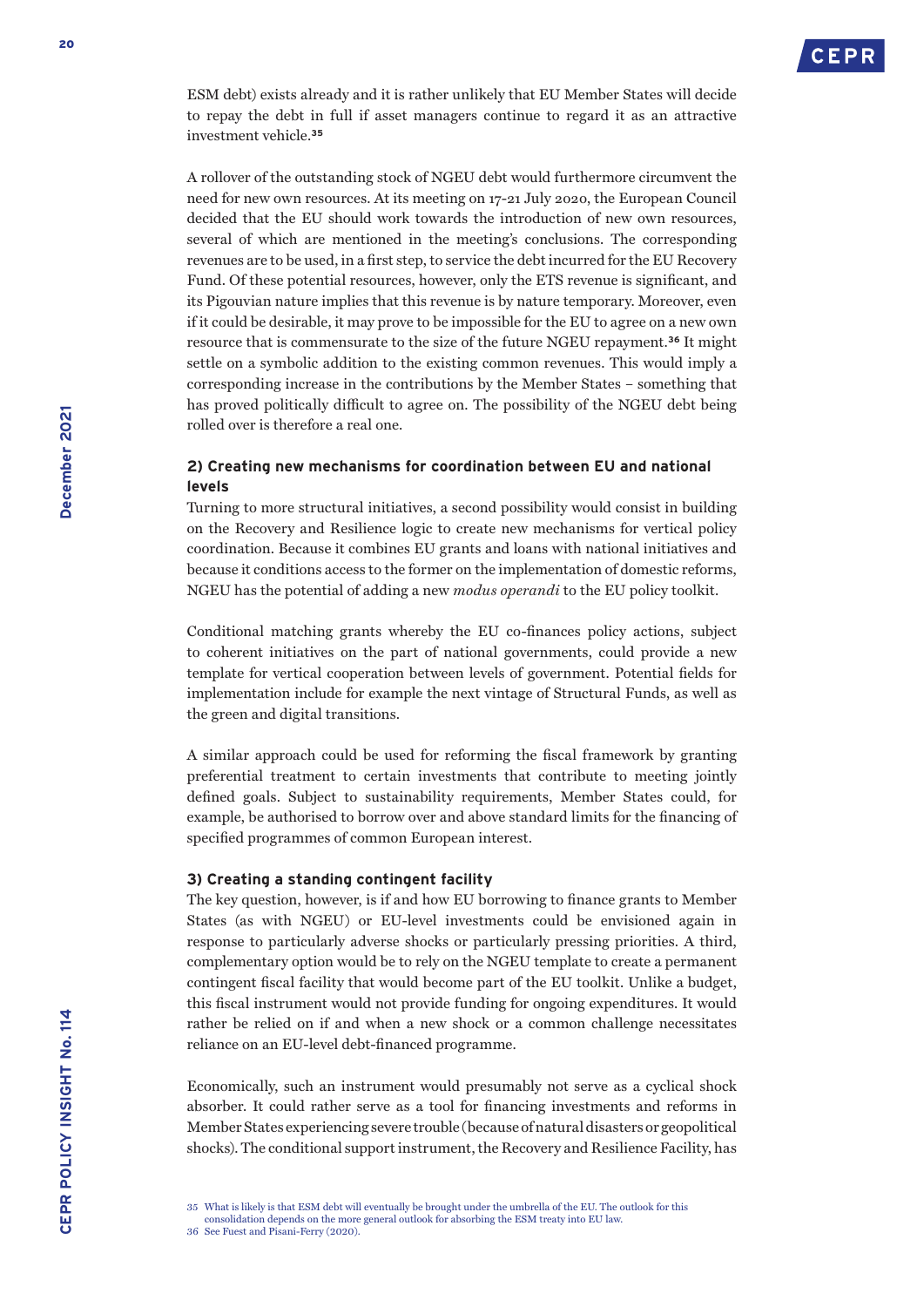

already been established as a permanent mechanism. If justified by circumstances, it could be relied on to organise support on the condition that adequate resources are identified.

Similar mechanisms could also be used for the financing of non-recurrent joint endeavours of a structural nature (such as, for example, joint investment programmes for the green transition, an exceptional research and technology programme, or a joint security initiative). If justified by the nature of the programme and the existence of strong positive spillovers across countries (because action by any Member State contributes to common goals), investments in individual Member States could be financed through accessing a common fund that would borrow on the market and pass on corresponding resources to the Member States, with or without redistribution. The same technique could apply to investments carried out directly at EU level.

The facility could be activated in a predefined set of circumstances: macroeconomically, when sustained fiscal action is required in complement to monetary policy action, but Member States are unable or unwilling to contribute in a coordinated way; and structurally, when specific long-term programmes of common European interest have to be carried out at national or EU-level level. Triggers for activating the facility should be defined ex ante. They would presumably include economic conditions as well as decision-making rules.

Financing would ideally be pre-defined also. Own resources (if agreed upon) or Member States' contributions (if not) could be allocated to a fund or, alternatively, be called upon automatically after a decision to activate the facility has been made.

### **LEGAL ASSESSMENT**

The EU currently does not have taxing powers (collection of taxes is the exclusive competence of the Member States).**<sup>37</sup>** This also restricts its capacity to issue debt (the collateral for which is the ability to raise taxes in the future). NGEU demonstrated, however, that provided there is unanimous agreement, a solution can be found under particular circumstances. At the same time, while it is a politically significant step, NGEU cannot be legally and functionally regarded as paving the way to a fundamental reform of the EU budget or the creation of a permanent EU 'fiscal capacity'. It does not grant the Union taxing powers, does not create permanent resources, does not modify the rules governing EU public finances, does not change the distribution of responsibilities between the Union and the Member States, and does not give additional powers to the European Parliament. It rests on an innovative, but largely circumstance-specific legal edifice.

Legally, NGEU combines temporary and permanent components. The grant allocation has by nature a temporary character. The political agreement within the European Council opens the way to the introduction of permanent new own resources, but it is far from certain that consensus will be found to create them. However, the Recovery and Resilience Facility, through which financial support is provided by the Union on the condition that Member States prioritise certain investments, meet certain targets and implement certain reforms, has a more permanent mechanism.

37 While the EU has no power to collect taxes, it does however has the competence to harmonise national taxes (including creating new harmonised taxes such as those under discussion with own resources). This includes the possibility for the EU to determine that newly harmonised taxes, while nationally collected, serve to fund the EU.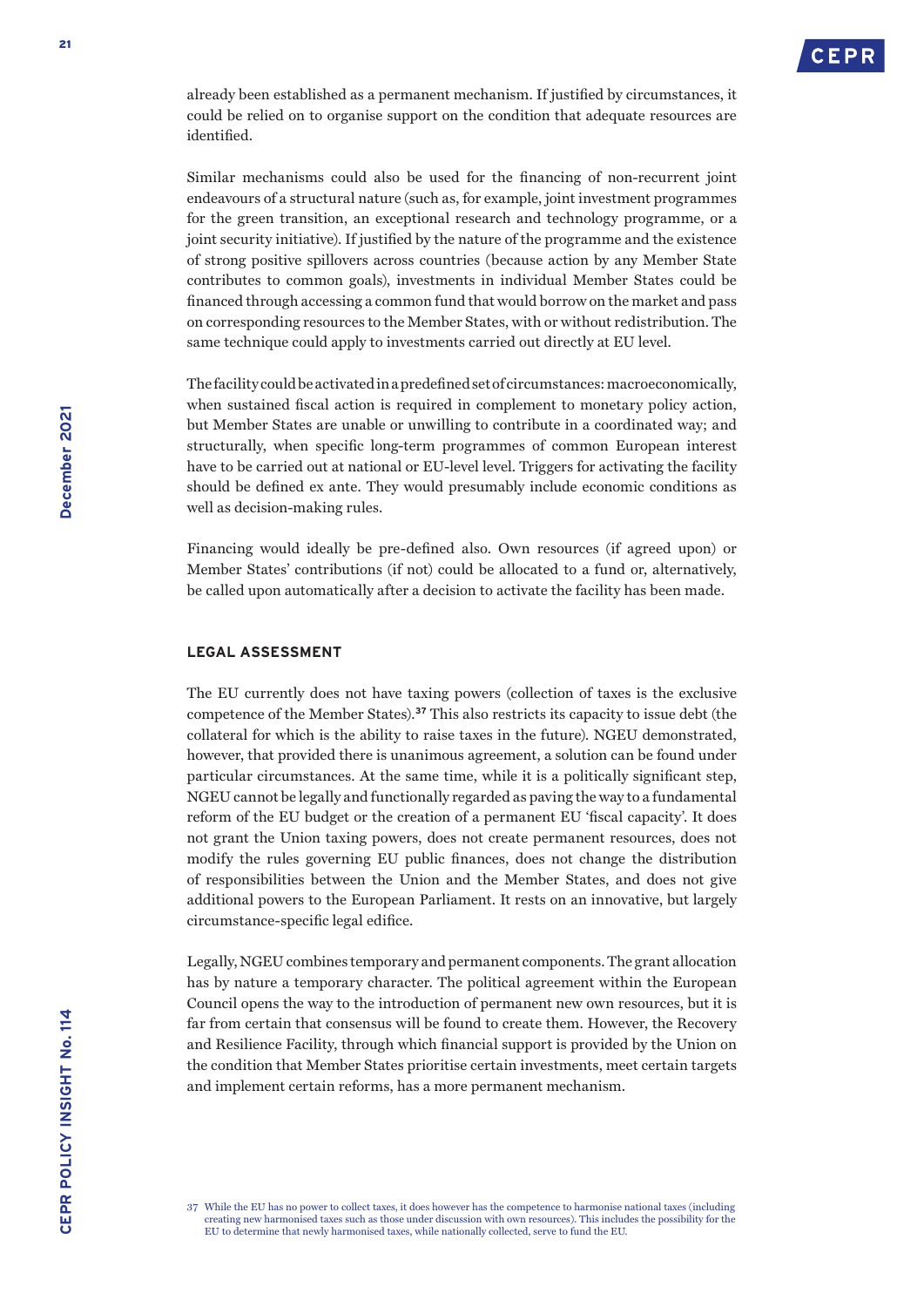

Despite its convoluted structure – a consequence of the need to respond to an exceptional situation, but also to fit legal as well as political constraints – NGEU appears to be secure under EU law. It is, however, being challenged in certain national jurisdictions as resulting from an *ultra vires* decision.**<sup>38</sup>**

If it proves successful – i.e. if it has measurable effects on the economic performance of the beneficiary countries – NGEU will be remembered as a demonstration of the capacity of the EU to respond creatively to testing conditions. It could then provide a basis recurring initiatives in response to crises or common imperatives.

### **1) Rolling over NGEU debt**

A *decision to roll-over of the NGEU debt* beyond 2058 would require modifying the repayment date set by the own resources Council decision of 14 December 2020. This would be essentially a political decision, as it would demand the backing of both the governments and the national parliaments of all Member States. Whether or not it will be taken when the question arises will also depend on the degree of agreement there is on the identification of own resources and on market demand for EU debt securities.

## **2) Creating a new mechanism for coordination between EU and national levels**

The establishment of *new mechanisms for coordination between EU and national initiatives* inspired by the operation of the RRF would not require any significant Treaty amendment. Specific conditionality is likely to make its way through the EU policy system on the occasion of the reform of the fiscal framework and/or in connection with the green transition.

### **3) Creating a standing contingent facility**

Short of a fundamental reform, the question is if NGEU could be replicated in the future. At a minimum, the same type of instrument could be created if justified by circumstances. A further step would be the creation of a *state-contingent fiscal capacity* that could be activated in predetermined circumstances. This would require deciding what resources this facility would draw on. Reaching ex ante agreement on the role, functioning and means of a standing capacity would provide the additional safety of being able to activate it without having to obtain in an emergency unanimous agreement on the design of a new instrument. Assuming that resources could be identified and agreed upon (a non-trivial, but essentially political question), two additional issues would need to be addressed:

- The facility should be compatible with the universality principle of Article 310 TFEU. This would require it be established as a standing, but non-permanent mechanism, and to define a demanding enough activation trigger to ensure that reliance on it would be rare or specific enough to avoid an overlap with the traditional functions of the EU budget.
- Resources and activation triggers would need to be defined. The strongest option legally would be to set up a fund within the RFF and to secure corresponding resources. Activation would consist in the release of resources accumulated in the fund and the commitment of new resources to replenish it. Activation triggers, both substantive (the definition of the circumstances that would require it) and procedural (the majority threshold), should set the bar high enough to ensure that the facility would not serve as an off-budget device but rather have the character of an insurance mechanism.

<sup>38</sup> In Germany, for example, to date only a preliminary ruling on *ultra vires* litigation against the EU Recovery Package has been rendered (*Bundesverfassungsgericht*, Order of 15 April 2021), while the principal proceedings and the final judgement are still pending.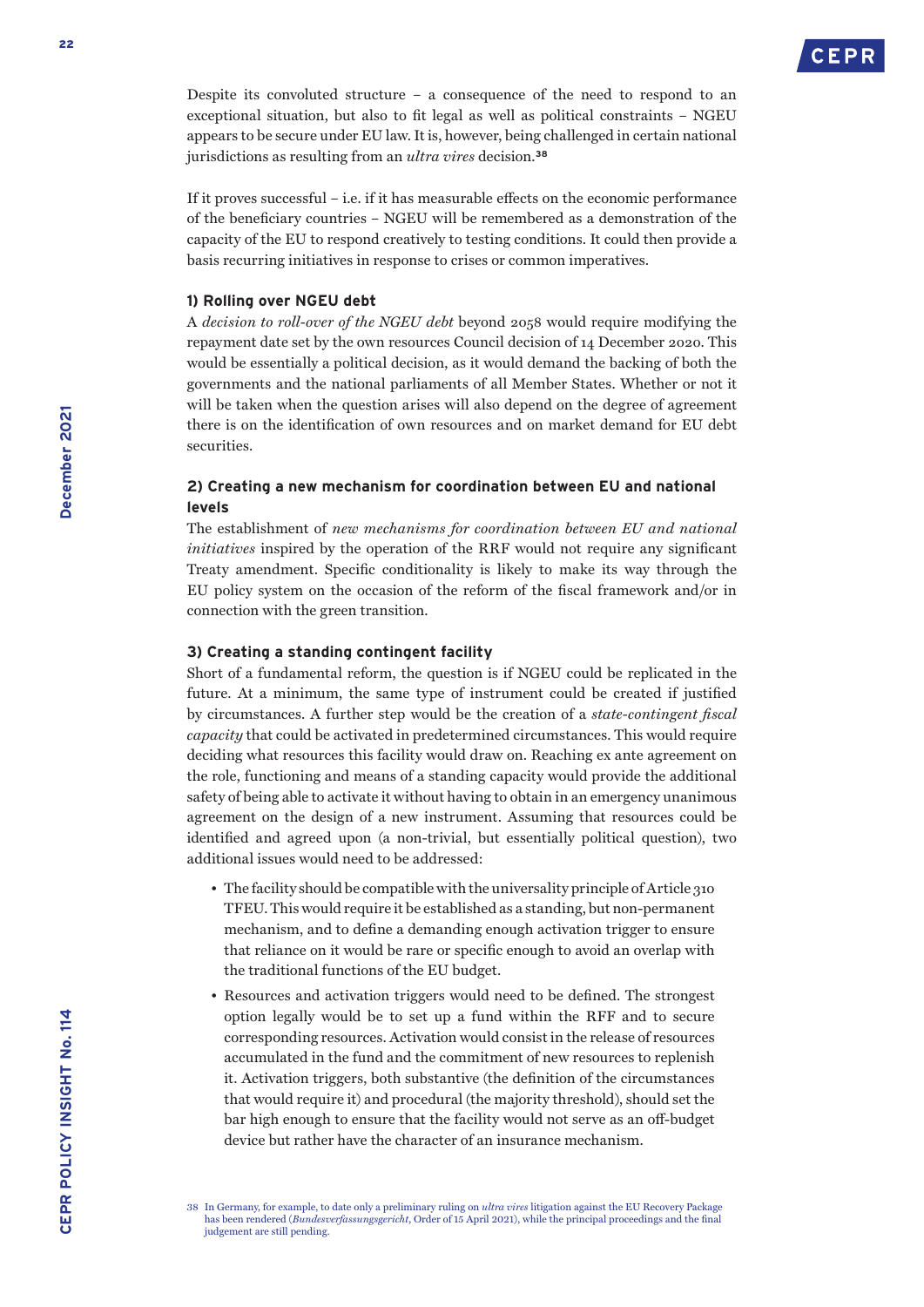An important question is whether the legal basis adopted for the NGEU initiative could also serve in different circumstances. The first paragraph of Article 122 TFEU refers to difficulties in the supply of certain products, which may restrict the range of eligible circumstances. The second paragraph speaks of difficulties, or the threat thereof, resulting from "exceptional occurrences" beyond the control of a Member State, which may or may not be understood as applying equally to a situation where several Member States find themselves in such a situation. The Council regulation of 14 December 2020 establishing the Recovery Instrument actually refers to Article 122 TFEU, without distinguishing between 122(1) and 122(2), and it justifies the creation of the instrument by "an exceptional situation [..] which is beyond the control of Member States" and calls for "a coherent and unified approach at Union level [..] in a spirit of Solidarity between Member States".

This choice is indicative of the direction that could be taken for creating a standing facility. Whereas demanding criteria and procedures should be relied on to ensure that recourse to such a facility would be limited to extraordinary occurrences, we consider that Article 122 TFEU could provide the legal basis for Union initiatives involving loans and grants to Member States as well as Union-level investments in response to specified and temporary challenges of exceptional severity.

# **5 Conclusions**

Throughout the momentous sequence of crises over the last 15 years, the policy system of the euro area has proved remarkably adaptable. It survived the euro area crisis after coming perilously close to catastrophe. And although designed in a highinflation, high-interest-rate context, it has proved able to respond to a low-inflation, low-interest-rate one. European policymakers and the Member States that made this adaptation possible must be praised for having learned from experience, including from their own mistakes.

Demonstrated flexibility should not serve as an excuse for complacency, however. In the three areas examined in this paper – the relationship between the monetary and the fiscal pillar, the fiscal rules themselves and the legacy of the Next Generation EU initiative – we have come to similar conclusions: the system has been stretched. Economically, policy innovations introduced in response to events have been effective but still distant from first-best strategies. New questions have arisen that call for a more fundamental retooling. Legally, room has been found to conduct policy actions whose need, in particularly demanding circumstances, had not been foreseen by the architects of the EMU. But this very flexibility raises questions as to the limits posed to such actions. Furthermore, challenges brought before national constitutional courts inevitably create a degree of legal uncertainty, which in turn creates unwelcome economic and political uncertainty.

This situation calls for more encompassing reforms than those introduced so far. In particular:

- 1. We propose interpreting two key legal provisions the prohibition of monetary financing and the principle of proportionality – in such a way that gives the ECB maximum flexibility to pursue its price stability mandate (in particular, by discarding mechanical 'safeguards' that stand in the way of effective monetary policy as long as the ECB ensures that budgetary pressure on Member States is maintained).
- 2. We advocate building on experience to create a procedural venue for non-binding fiscal-monetary coordination and to equip the ECB with callable capital to protect its independence.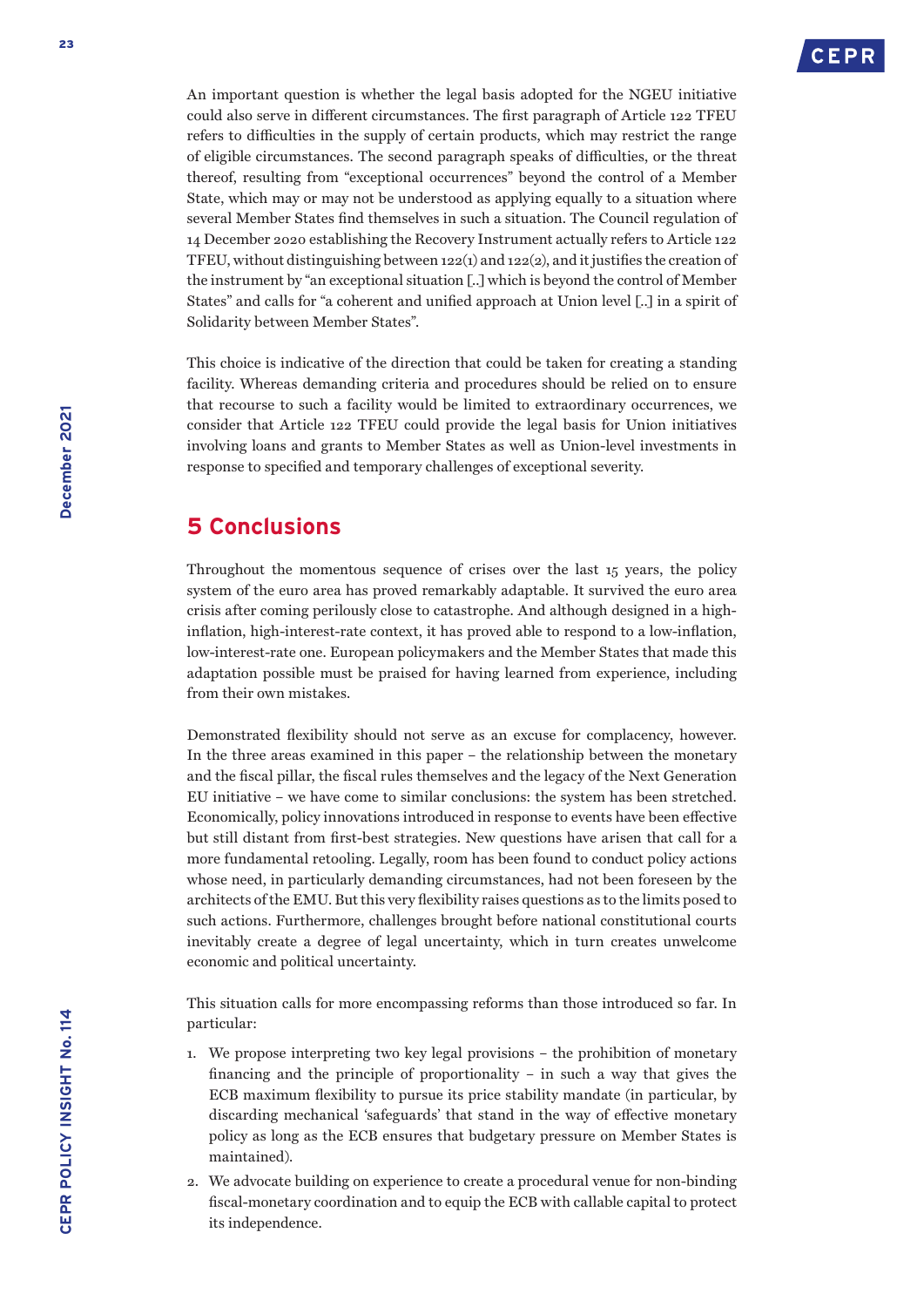- 3. We argue for a reform of the fiscal rules to give higher priority to debt sustainability, create room for stabilisation and allow for differentiated medium-term debt anchors and risk-based debt reduction objectives.
- 4. We suggest building on the NGEU experience to develop new vertical coordination mechanisms between the Union and the Member States and to create a standing contingent fiscal capacity at EU level.

Most of the reforms we are advocating do not require amending the EU Treaties (though they would imply modifying secondary legislation, as well as the TSCG). As far as monetary policy and the national fiscal policies are concerned, clarifying amendments would in certain cases be useful, but not indispensable, as we regard the existing Treaty provisions as fundamentally sound. The scope for reforming the rules through existing Treaty procedures should, however, be made use of, as with the numerical debt and deficit reference values, which could be changed using a special legislative procedure in accordance with Article 126 (14) TFEU. Overall, significant improvement can be brought to the policy system while remaining within the confine of the existing primary law framework, if there is agreement for such reforms.

The one point where Treaty reform could in our view be contemplated is the creation of a common fiscal capacity. The EU and the euro area would be better able to tackle future challenges if equipped with a proper budget financed by genuine own resources and freed from the requirement of permanent balance. The reasons why it does not exist are ultimately political. Legal constraints are merely the result of a more fundamental reluctance by Member States to contemplate even a limited step towards fiscal federalism. It is because of this political constraint that we are not proposing a common fiscal capacity, but rather a standing contingent instrument that would be activated in specific circumstances and through ex ante determined mechanisms.

We are convinced that our limited set of proposals would provide the basis for a coming of age of the European macroeconomic policy system. Europe should stop placing bets on a return to normalcy. Rather, it should prepare for rougher times ahead: a world where the independence and credibility of the central bank remain essential but the range of policy initiatives it should be able to conduct has broadened considerably; where the threat of solvency crises has increased due to the high level of government debt, but macroeconomic stabilisation must regularly rely on fiscal support; and where tail risks of financial, health, climatic or geopolitical origin materialise more frequently and call for extraordinary responses.

Is now the right time to reform? Doubters object that there is significant flexibility in the policy system, as demonstrated by experience, and that it is much easier to find (possibly tacit) consensus on concrete initiatives than on modifying the rules of the game. To paraphrase Lampedusa, everything could change provided one pretends that nothing has changed.

We disagree. It is true that there is flexibility in the system, and it is also correct that in a zero nominal interest rate world, a 3% ceiling for the general government deficit is not a tight constraint. But the problem is not exclusively, not even mainly, a lack of flexibility. Rather, it is one of legal uncertainty and economic unpredictability. These generate a lack of clarity and credibility.

Adding to previous events, the Covid shock and the response to it have created the false impression that pragmatism and political will continue to reign supreme. To declare the window closed and go back to the old rules, without drawing the lessons from experience and without questioning what has proved questionable, would likely be ineffective. This stance would be met with the objection that rules that have proved inadequate have lost credibility, and it would risk undermining support for the very principles that have successfully passed the test of time.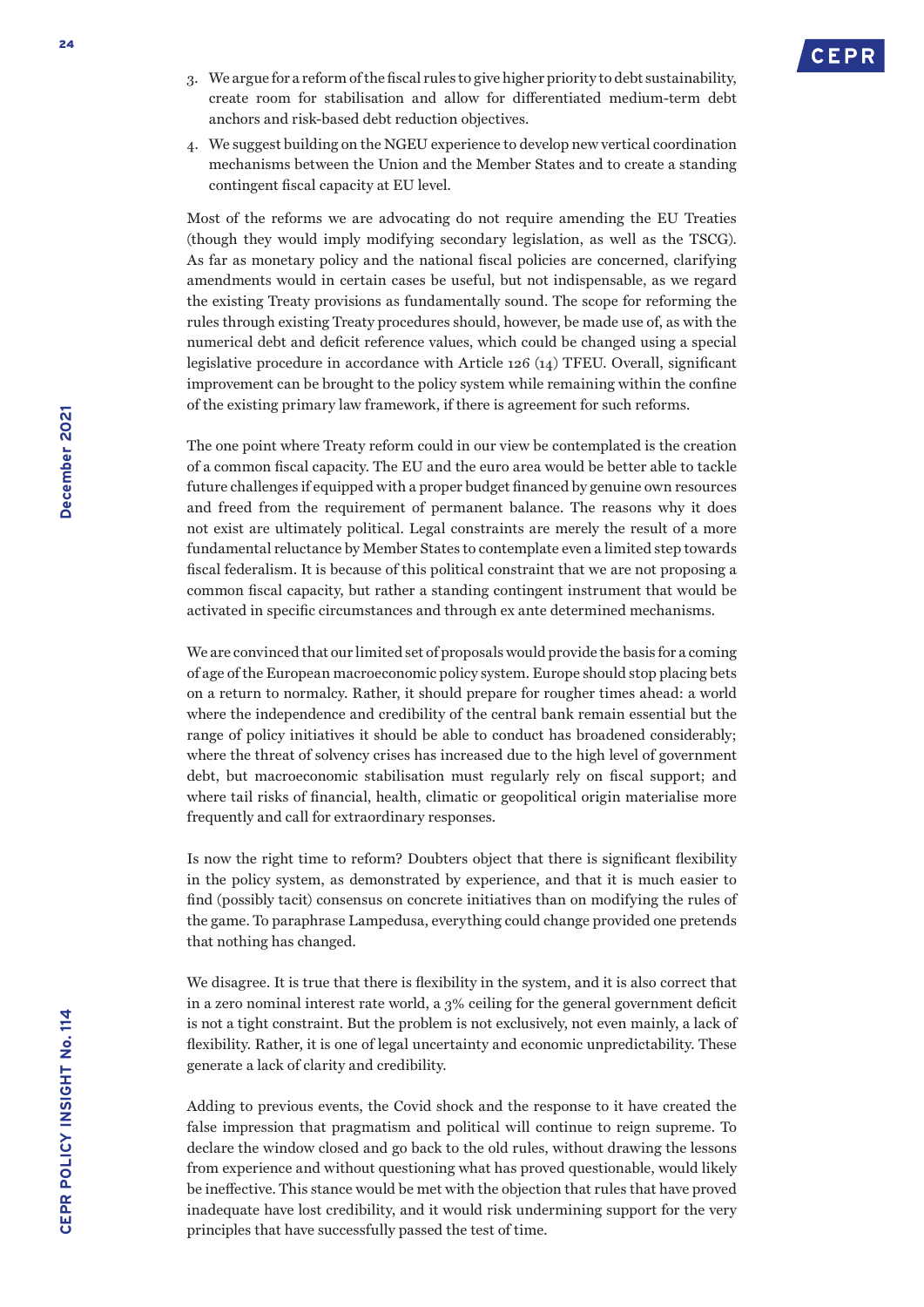

We also disagree with the idea that the current context of economic uncertainty and inflation resurgence leaves no room for reform. The reforms we are advocating are not designed for a certain state of the world. Fiscal-monetary coordination, for example, is needed in a secular stagnation context, but also when facing an adverse supply shock. We are proposing all-weather reforms.

A more noteworthy objection regards the green transition, whose consequences are not explicitly taken on board in the analysis we have developed. We regard it as a transformation of major macroeconomic relevance that will significantly impact potential output, investment, growth, inflation and public finances in the years to come. Monetary policy will need to adapt to a different environment in line with the ECB's secondary mandate. Whether the public investments and the public cost of the corresponding reforms should be financed by current taxes or by debt is a first-order strategic issue. Choices will have to be made as regards the relative fiscal involvements of the Union and the Member States. It is hard to overestimate the significance of the climate challenge for macroeconomic policies.

The stability and adequacy of the monetary and fiscal frameworks of the euro area remain strong prerequisites for common prosperity. They will also provide the linchpin of further reforms and institution-building at EU level. In other words, the double crisis of health and climate change may require further institutions building at EU level, but this should not distract from the need to complete the European macroeconomic edifice.

To specify the reforms that we are advocating, gather consensus around them and proceed to the corresponding legislative programme, we envision a three-step approach.

- The first step would focus on building consensus on the macroeconomic policy lessons from the pandemic crisis and on a roadmap for reform. We would suggest initiating the corresponding dialogue without delay, immediately after the new German government has taken office and on the eve of the French presidency of the EU, with the aim of agreeing on a declaration of principles to be adopted by the European Council by early Spring 2022. The launch of this process would also coincide with the closure of the consultation process launched by the Commission.
- The second step would be to translate this broad political consensus into principles for reforming the fiscal framework. The Eurogroup should be tasked with this and aim at reaching agreement on key reform directions in time for these directions to be adopted well ahead of the de-activation of the General Escape Clause on 1 January 2023. Interim solutions for managing exit from the General Escape Clause could then be defined and implemented.
- The third step would consist in stipulating the corresponding legislative reforms. It would need to be completed by end-2023 or beginning 2024 at the latest, so that the process would be completed before the end of the term of the European Parliament.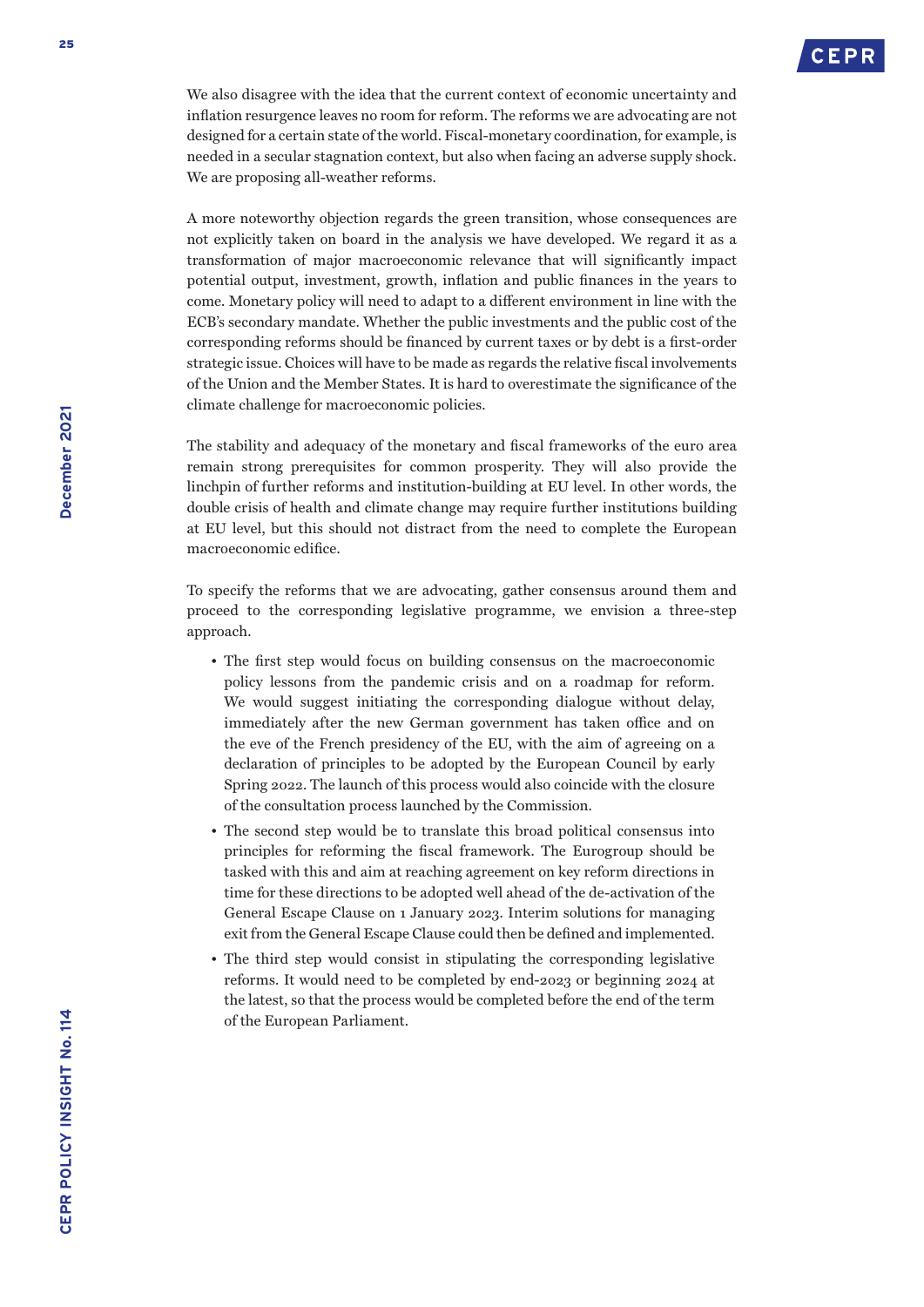

#### **REFERENCES**

- Bartsch, E, A Bénassy-Quéré, G Corsetti and X Debrun (2020), *[It's all in the Mix: How](https://cepr.org/active/publications/books_reports/viewreport.php?cvno=P334)  [Monetary and Fiscal Policies Can Work or Fail Together](https://cepr.org/active/publications/books_reports/viewreport.php?cvno=P334)*, Geneva Reports on the World Economy 23, ICMB and CEPR.
- Bénassy-Quéré, A, R Marimon, J Pisani-Ferry, L Reichlin, D Schoenmaker and B Weder di Mauro (2020), ["COVID-19: Europe needs a catastrophe relief plan"](https://voxeu.org/article/covid-19-europe-needs-catastrophe-relief-plan), VoxEU.org, 11 March.
- Bénassy-Quéré, A, A Boot, A Fatás, M Fratzscher, C Fuest, F Giavazzi, R Marimon, P Martin, J Pisani-Ferry, L Reichlin, D Schoenmaker, P Teles and B Weder di Mauro (2020), ["A proposal for a Covid Credit Line"](https://voxeu.org/article/proposal-covid-credit-line), VoxEU.org, 21 March.
- Bini-Smaghi, L, T Padoa-Schioppa and F Papadia (1994), "[The transition to EMU](https://ies.princeton.edu/pdf/E194.pdf)  [in the Maastricht Treaty](https://ies.princeton.edu/pdf/E194.pdf)", Essays in International Finance No. 194, Princeton University.
- Blanchard, B, A Leandro and J Zettelmeyer (2021), ["Redesigning EU fiscal rules:](https://www.piie.com/publications/working-papers/redesigning-eu-fiscal-rules-rules-standards)  [From rules to standards"](https://www.piie.com/publications/working-papers/redesigning-eu-fiscal-rules-rules-standards), PIIE Working Paper 21-1.
- Claeys, G, Z Darvas and A Leandro (2016), ["A proposal to revive the European fiscal](https://www.bruegel.org/2016/03/a-proposal-to-revive-the-european-fiscal-framework/)  [framework"](https://www.bruegel.org/2016/03/a-proposal-to-revive-the-european-fiscal-framework/), Bruegel Policy Contribution No. 2016/07.
- Darvas, Z (2020), "NGEU payments across countries and years", Bruegel blog post, 12 November.
- Darvas, Z and G Wolff (2021), ["A green fiscal pact: climate investment in times of](https://www.bruegel.org/wp-content/uploads/2021/09/PC-2021-18-0909.pdf)  [budget consolidation"](https://www.bruegel.org/wp-content/uploads/2021/09/PC-2021-18-0909.pdf), Bruegel Policy Contribution No. 18/21.
- Draghi, M (2014), "[Unemployment in the euro area](https://www.ecb.europa.eu/press/key/date/2014/html/sp140822.en.html)", speech at the Annual central bank symposium in Jackson Hole, 22 August.
- EFB European Fiscal Board (2018), *Annual Report 2018*.
- EFB (2019a), *[Annual Report 201](https://ec.europa.eu/info/files/2019-annual-report-european-fiscal-board_en)9*.
- EFB (2019b), *[Assessment of EU fiscal rules, with a focus on the six and two-pack](https://ec.europa.eu/info/sites/default/files/2019-09-10-assessment-of-eu-fiscal-rules_en.pdf)  [legislation](https://ec.europa.eu/info/sites/default/files/2019-09-10-assessment-of-eu-fiscal-rules_en.pdf)*.
- EFB (2020), *Annual Report 2020.*
- EFB (2021), *[Annual Report 2021](https://ec.europa.eu/info/sites/default/files/annual_report_2021_efb_en_1.pdf)*.
- European Commission (1977), *[Report of the Study Group on the Role of Public Finance](https://ec.europa.eu/archives/emu_history/documentation/chapter8/19770401en73macdougallrepvol1.pdf)  [in European Integration, Volume 1: General Report](https://ec.europa.eu/archives/emu_history/documentation/chapter8/19770401en73macdougallrepvol1.pdf)*.
- European Commission (2016), *[Future Financing of the EU: Final report and](https://ec.europa.eu/info/strategy/eu-budget/long-term-eu-budget/2014-2020/revenue/high-level-group-own-resources_en)  [recommendations of the High Level Group on Own Resources.](https://ec.europa.eu/info/strategy/eu-budget/long-term-eu-budget/2014-2020/revenue/high-level-group-own-resources_en)*
- European Commission (2018), *[Vade Mecum on the Stability & Growth Pact, 2018](https://ec.europa.eu/info/sites/default/files/economy-finance/ip075_en.pdf)  [Edition](https://ec.europa.eu/info/sites/default/files/economy-finance/ip075_en.pdf)*, Institutional Paper 75.
- European Commission (2020), ["Communication from the Commission to the Council](https://eur-lex.europa.eu/legal-content/EN/TXT/?qid=1591119459569&uri=CELEX:52020DC0123)  [on the activation of the general escape clause of the Stability and Growth Pact"](https://eur-lex.europa.eu/legal-content/EN/TXT/?qid=1591119459569&uri=CELEX:52020DC0123), COM/2020/123 final.
- European Council (1989), *[Report on economic and monetary union in the European](https://ec.europa.eu/economy_finance/publications/pages/publication6161_en.pdf)  [Community](https://ec.europa.eu/economy_finance/publications/pages/publication6161_en.pdf)*, Committee for the Study of Economic and Monetary Union.
- Fatas, A (2019), "Fiscal Policy, Potential Output, and the Shifting Goalposts", *IMF Economic Review* 67.
- Fuest, C and J Pisani-Ferry (2020), *Financing the EU: New Context, New Responses*, report to the ECOFIN Council, EconPol Policy Report.
- Lane, P (2021), "[The future of the EU fiscal governance framework: a macroeconomic](https://www.ecb.europa.eu/press/key/date/2021/html/ecb.sp211112~739d3447ab.en.html)  [perspective](https://www.ecb.europa.eu/press/key/date/2021/html/ecb.sp211112~739d3447ab.en.html)", speech at the European Commission webinar on "The future of the EU fiscal governance framework", 12 November.
- Martin, P, J Pisani-Ferry and X Ragot (2021), ["A new template for the European fiscal](https://voxeu.org/article/new-template-european-fiscal-framework)  [framework"](https://voxeu.org/article/new-template-european-fiscal-framework), VoxEU.org, 26 May.
- Reichlin, L, K Adam, W J McKibbin, M McMahon, R Reis, G Ricco and B Weder di Mauro (2021), *[The ECB Strategy: The 2021 Review and its Future](https://voxeu.org/content/ecb-strategy-2021-review-and-its-future)*, CEPR Press.
- Sala-i-Martin, X and J Sachs (1991), ["Fiscal federalism and optimum currency areas:](https://www.nber.org/papers/w3855)  [Evidence for Europe from the United States"](https://www.nber.org/papers/w3855), NBER Working Paper 3855.
- Steinbach, A (2017): "Effect-based Analysis in the Jurisprudence on the Euro Crisis", *European Law Review* 42: 255-270.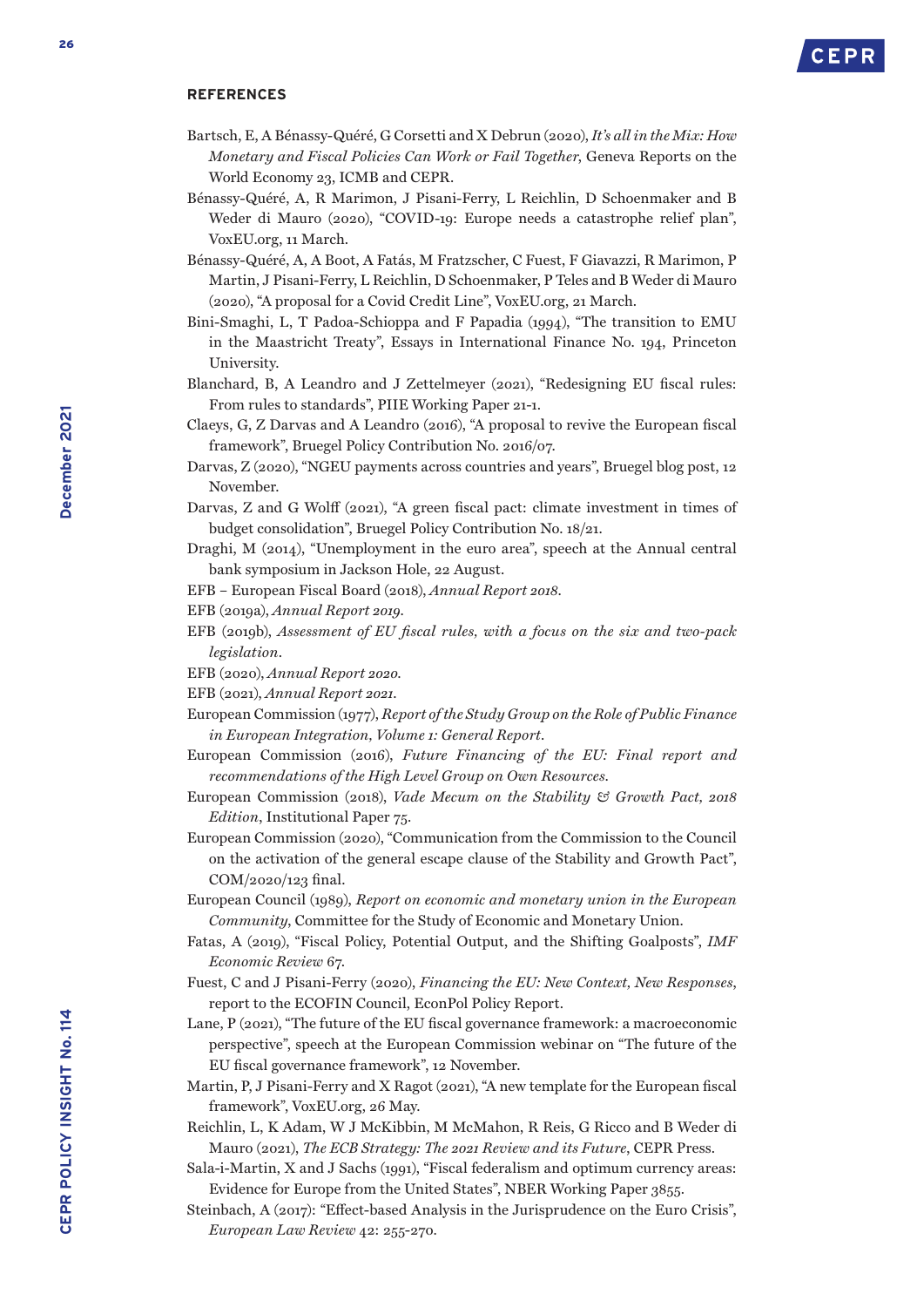

Steinbach, A (2013), "The Compatibility of the ECB's Sovereign Bond Purchases with EU Law and German Constitutional Law", *Yale Journal of International Law Online* 39: 15-31.

#### **ABOUT THE AUTHORS**

**MIGUEL POIARES MADURO** holds the Vieira de Almeida Chair at the Global Law School of Universidade Católica Portuguesa and is Visiting Professor at the School of Transnational Governance, European University Institute. He is Chair of the Executive Board of the European Digital Media Observatory and Director of the Future Forum at the Gulbenkian Foundation. From 2013 to 2015, he was Minister Adjunct to the Prime Minister and Minister for Regional Development in Portugal. Until 2009 he was Advocate General at the European Court of Justice. From July 2016 to May 2017 he was Chairman of the Governance and Review Committee of FIFA. He was also a member of the EU High Level Group on Media Freedom and Pluralism. He has been on the editorial or advisory boards of several law journals and has published in several languages on issues of EU law, constitutional law, human rights law, governance and international economic law.

**PHILIPPE MARTIN** is Professor of Economics at Sciences Po, Chair of the French Council of Economic Analysis, and Vice President and Research Fellow at CEPR. He has been Co-Managing Editor of *Economic Policy* (2006-2012), and has held positions at the Graduate Institute, Geneva, the Paris School of Economics and the Federal Reserve Bank of New York. His research covers open economy macroeconomics, international trade and economic geography and was published in the *American Economic Review*, the *Quarterly Journal of Economics,* the *Review of Economic Studies*, and the *Journal of International Economics*.

**JEAN-CLAUDE PIRIS** is a Consultant for EU law and international public law at Piris Consulting in Brussels. He is a Member of the Comité Scientifique of the Fondation Schuman (Paris), the Strategic Council of the European Policy Centre (Brussels) and the Advisory Board of the Centre for European Reform (London). He is the author of many articles and books on Europe and the EU. Piris is former Legal Counsel of the European Council and Director General of the EU Council's Legal Service (1988-2010). He was the Legal Advisor for the intergovernmental Conferences revising the EU Treaties (from Maastricht to Lisbon). He is an Honorary French Conseiller d'Etat, former Director Legal Affairs of the OECD and former French diplomat to the UN.

**JEAN PISANI-FERRY** is Tommaso Padoa-Schioppa Chair at the EUI in Florence, Senior Fellow at Bruegel and the Peterson Institute and Professor of Economics at Sciences Po. He leads the CEPR Research and Policy Network on the European Economic Architecture. From 2005 to 2013 he was the Founding Director of Bruegel and from 2013 to early 2017 Commissioner-General of France Stratégie, a policy planning institution reporting to the French prime minister. In early 2017 he took part in Emmanuel Macron's presidential campaign. His research focuses on economic policy, European integration, and global collective action.

**LUCREZIA REICHLIN** is Professor of Economics at the London Business School, a trustee of the Center of European Policy Research (CEPR) and of the International Financial Reporting Standards (IFRS). Reichlin is an applied macroeconomist and econometrician. She has pioneered methods for forecasting with large datasets and for now-casting. She is a Fellow of the British Academy and of the Econometric Society and she is honorary International Fellow of the American Economic Association. Reichlin was Director General of Research at the ECB from 2005 to 2008 and she co-founded Now-Casting Economics in 2011. She is a member of a few commercial boards and research institutes and advises central banks and governments on issues related to macroeconomy policy and the financial sector.